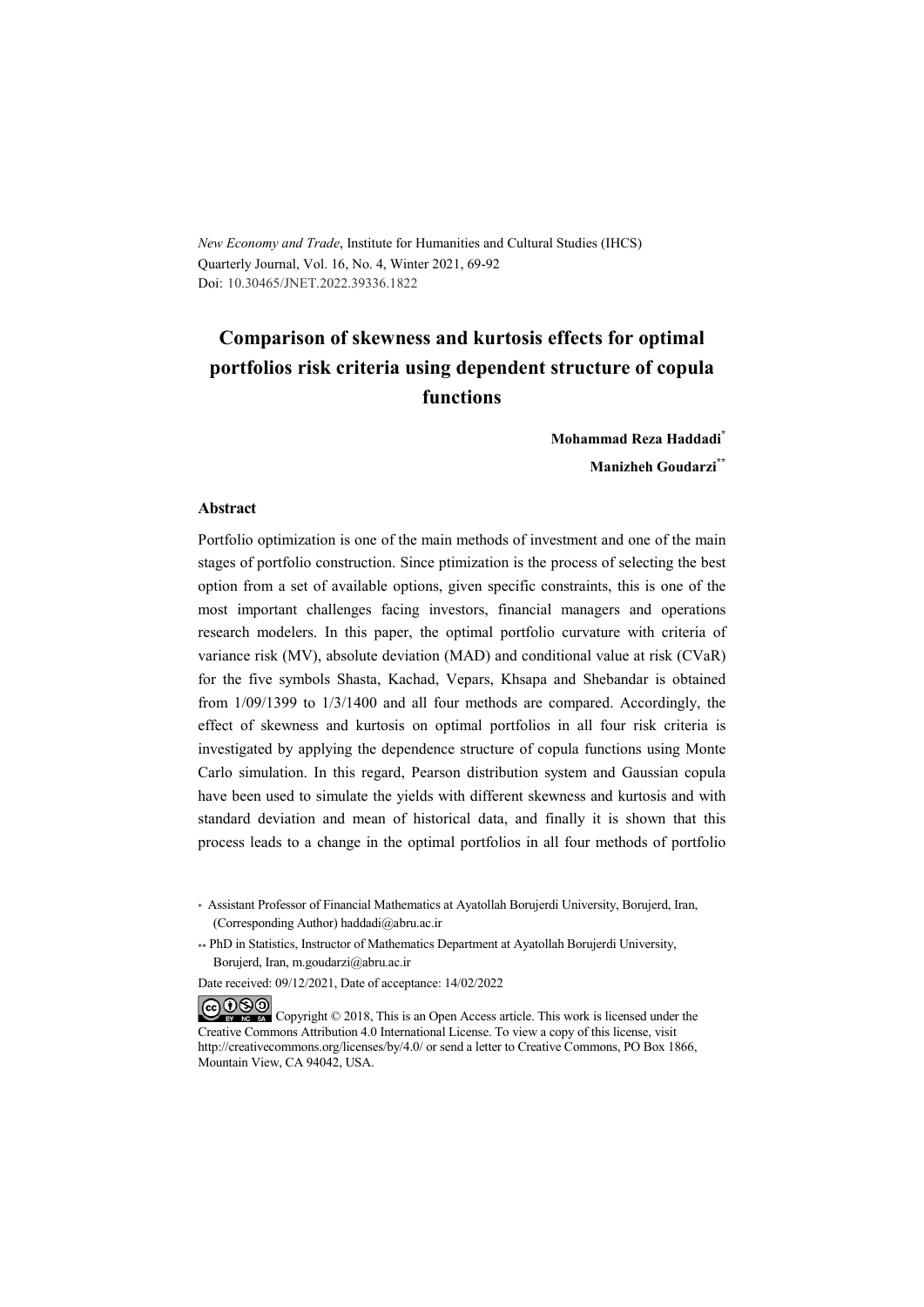optimization, so that the change in the amount of presented risk causes the most change in the optimal portfolio of CVaR and the least change in the optimal portfolio MSV.

**Keywords:** Stock portfolio optimization, Conditional value at risk, Skewness, Kurtosis, Copula Function.

JEL Classification: C15, G11, G17, C61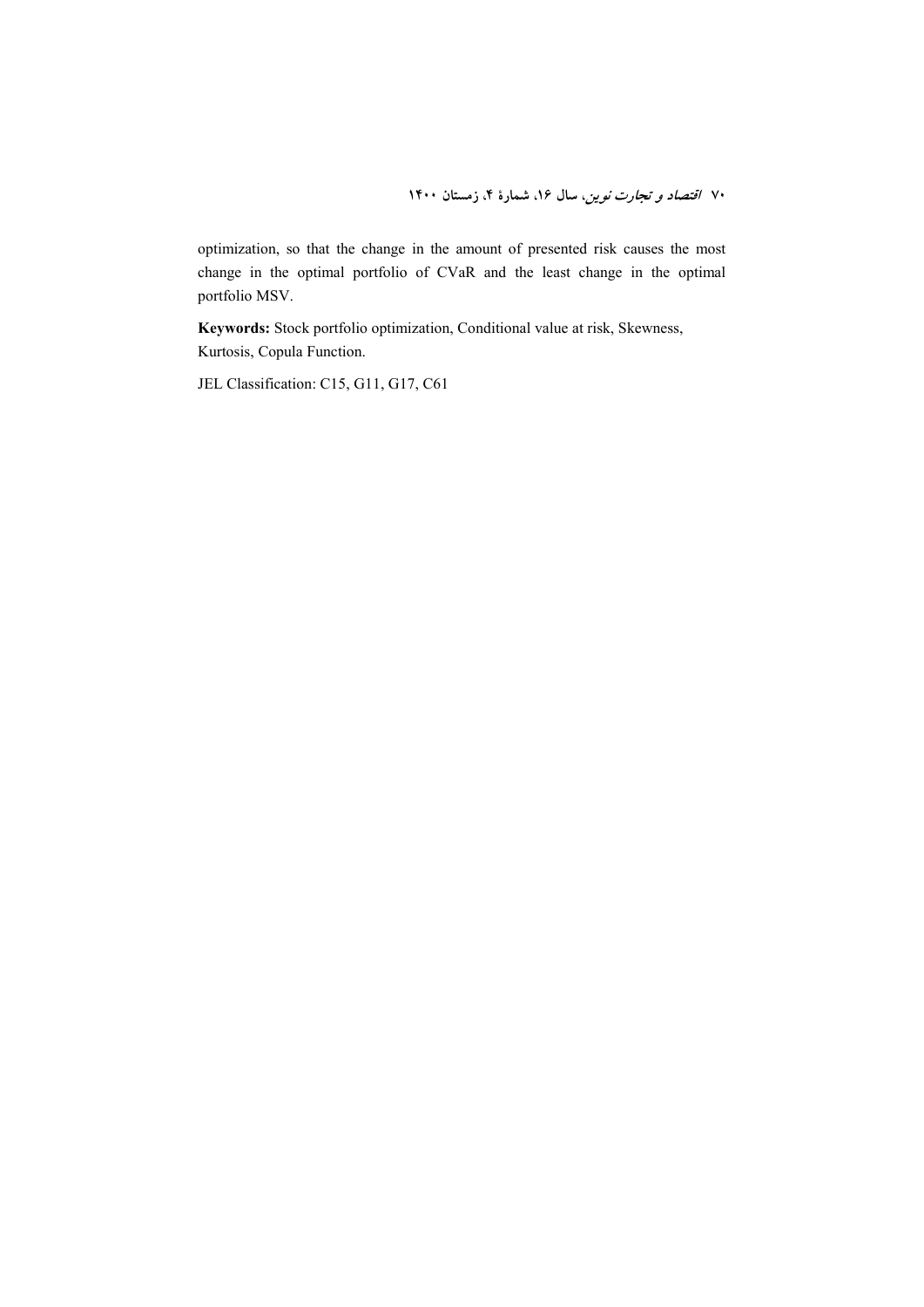*اقتصاد و تجارت نوین*، پژوهشگاه علوم انسان<sub>ی</sub> و مطالعات فرهنگی فصل نامهٔ علمی (مقالهٔ علمی \_ یژوهشی)، سال ۱۶، شمارهٔ ۴، زمستان ۱۴۰۰، ۷۱ ـ ۹۲

# مقايسهٔ اثر چولگی و کشيدگی برای معيارهای ريسک سېدهای يهينه يا استفاده از ساختار وايستگي توابع مفصل

محمدرضا حدادى\* منيژه گودرزي\*\*

#### چکیده

بهینهسازی فرایند انتخاب بهترین گزینه از میـان مجموعـهای از گزینــههـای در دســترس بــا توجـه بـه محـدوديتهـاي مشـخص اسـت كـه از مهـمتـرين چـالشهـاي پـيش روي سرمایهگذاران، مدیران مالی و مدلسازان تحقیق در عملیات است. بـرای بهینـهسـازی سـبد سهام می توان از معیارهای مختلفی به عنوان ریسک در تابع هدف اسـتفاده کـرد کــه در ایــن خصوص مقایسه هر یک از این روشها از اهمیت خاصی برخوردار میباشد. این پـژوهش سبد بهينه با معيارهاي ريسك واريانس (MV)، نيمواريانس(MSV)، انحـراف مطلـق (MAD) و ارزش در معرض خطر مشروط (CVaR) برای پنج نماد حکشتی، کچاد، ویارس، خــودرو و شبندر در دوره زمانی ۹۹/۹/۱ تــا ۱۴۰۰/۳/۱ را بدسـت آورد و هــر چهــار روش بــا هــم مقایسه شد. سپس به ارزیابی اثر چولگی و کشیدگی بر سبدهای بهینـه در هـر چهـار معیـار ریسک بـا اعمـال سـاختار وابسـتگی توابـع مفصـل بـه کمـک شـبیهسـازی مونـتکـارلو پرداخته می شود. در این راستا از سیستم توزیع پیرسون و مفصل گوســی بــرای شــبیهســازی بازدهها با چولگی و کشیدگی های مختلف و با انحراف معیـار و میـانگین دادههــای تــاریخی

- \* استادیار گروه ریاضی مالی، دانشکدهٔ علوم پایه، دانشگاه آیت ا… بروجردی(ره)، بروجرد، ایران (نویسندهٔ haddadi@abru.ac.ir ،(ر) haddadi
- \*\* دکترای تخصصی آمار، مربی گروه ریاضی و آمار، دانشکدهٔ علوم پایه، دانشگاه آیت ا… بروجردی (ره)، m.goudarzi@abru.ac.ir بروجرد، ايران، m.goudarzi@abru.ac

تاريخ دريافت: ١٤٠٠/٠٩/١٨، تاريخ پذيرش: ١٤٠٠/١١/٢٥

COOD experience Copyright © 2018, This is an Open Access article distributed under the terms of the Creative Commons Attribution 4.0 International, which permits others to download this work, share it with others and Adapt the material for any purpose.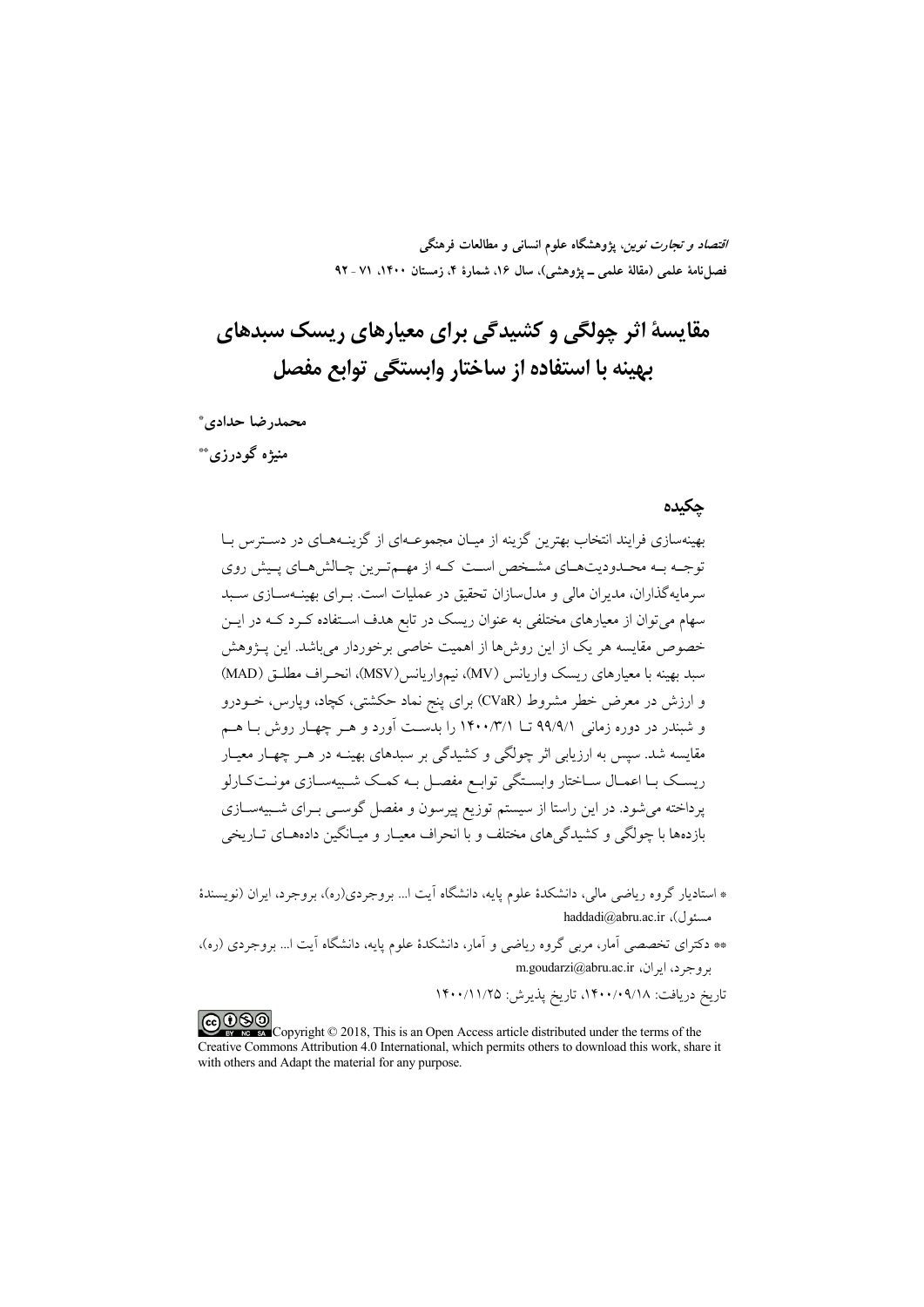استفاده شد و نهایتا نشان داده می شود که ایــن فراینــد بــه تغییــر در ســبدهای بهینــه در هــر چهار روش بهینهسازی سبد منجر شد به طـوریکـه تغییـر ایجـاد شـده در مقـدار ریسـک ارائهشده در سـبد بهينــه CVaR بيشــترين تغييــر و در سـبد بهينــه MSV كمتــرين تغييــر را ایجاد کر د. **کلیدواژهها:** بهینهسازی سبد سهام، ارزش در معرض خطر مشــروط، چــولگی، کشــیدگی، تابع مفصل. C15, G11, G17, C61 :JEL طبقه بندى

#### ١. مقدمه

مسئله انتخاب سبد سرمایهگذاری، مدلی برای برقراری تعادل بین ریسک و بازده اسـت. ایــن مسئله شامل مجموعهای از اوراق بهادار است که در آن تلاش می شود نسبت سرمایهگذاری در هر یک به نحوی تعیین شود که ریسک سرمایهگذاری کمینه شده و بازده سـرمایهگـذاری بیشینه شود. مدل انتخاب سبد سـهام را نخســتین بــار مــارکویتز (۱۹۵۲) ارائــه کــرد و در آن واریانس سبد احتمالی را معیار ریسک در نظر گرفت. تنوعهخشــی و تشــکیل ســبد ســهام و همچنین بهینهسازی آن، یکی از شروط لازم برای موفقیت در بازارهای کارا میباشد. مسـئله انتخاب پرتفوی به چگونگی توزیع ثروت بین سـهام مختلـف مـیEبـردازد، بـر ایــن اســاس بهینهسازی پرتفوی یکی از زمینههای اصلی تحقیقاتی در مدیریت ریسک مدرن اسـت (بــوئر و ونتز (Bower and Wentz )، ۲۰۰۵). روش هبای زیبادی بیرای حبل مسبائل بهینیه پیشنهاد شده است.

از اّنجا که تصمیمات سیاسی و تغییر در مناسبات بین|لمللی بر قیمتهـای بــازار ســهام بهویــژه در ایــران تاثیرگــذار اســت، ایــن موضــوع منجــر بــه تغییــر در شــکل توزیــع بــازده سهام می گردد. ایــن تغییــر مــی توانــد چــولگی و کشــیدگی در توزیــع دادههــا را بــه همــراه داشته باشد. سوال اصلی در این یژوهش اثریذیری معیارهای ریسک در سبد بهینه بـا وجـود چولگی و کشیدگی در سـاختار دادههــا مــی باشــد. در ایــن راســتا بــه مقایســه چهــار روش بهینهسازی شامل بهینهسازی میانگین-واریانس (MV)، بهینـهسـازی میـانگین-نـیمواریــانس (MSV)، بهبنهسازی مبانگین-قدرمطلق انحراف از مبانگین (MAD) و بهبنهســازی مبــانگین-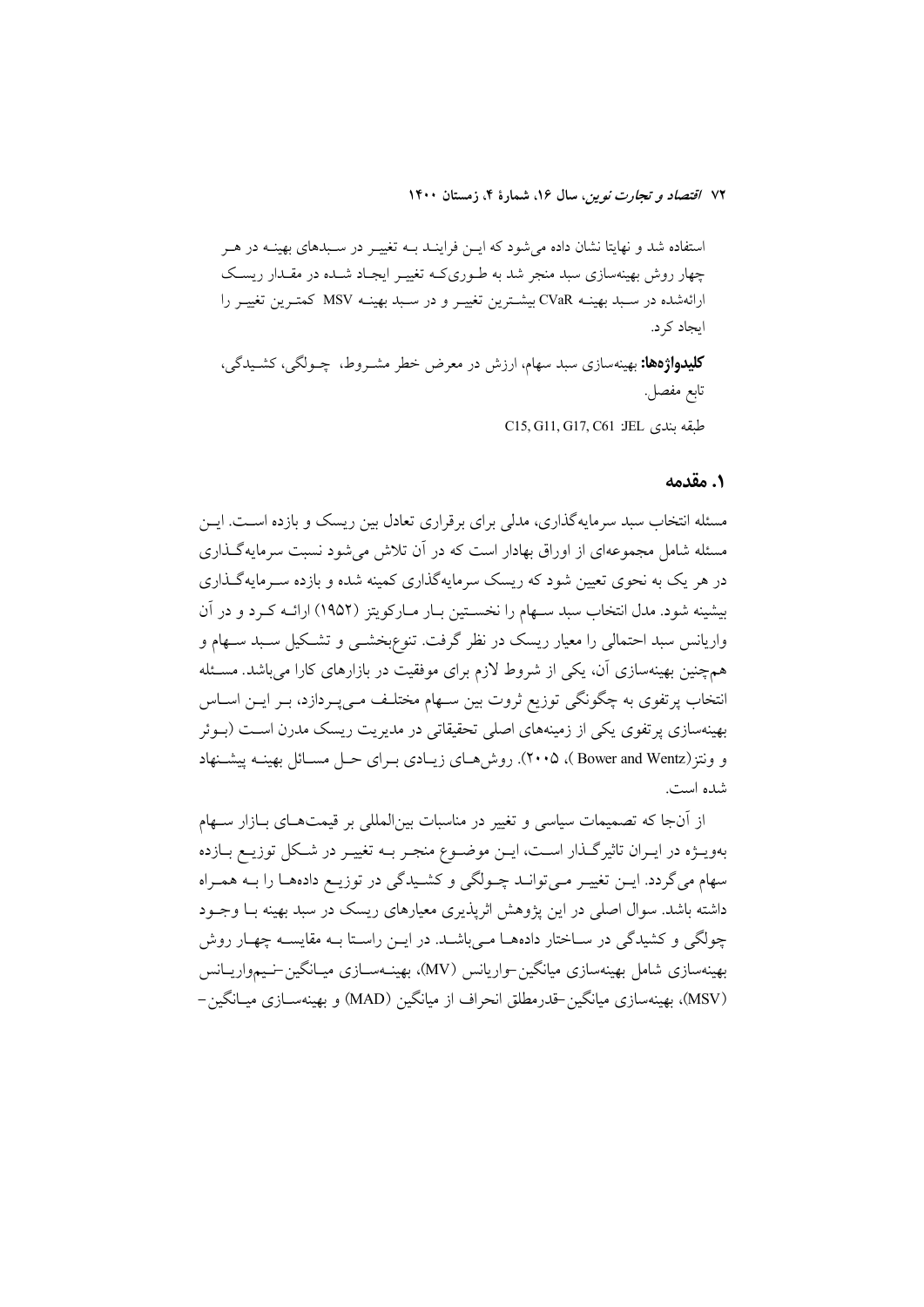ارزش در معرض خطر مشروط (CVaR) با در نظر گرفتن چولگی و کشیدگی هـای مختلـف یر داخته می شو د.

## ۲. ادبیات نظری

بهینهسازی سبد سرمایهگذاری عبارت است از تعیین نسبت سرمایهگـذاری در دارایــ ,هــایـ , که قـرار اسـت در سـبد نگهـداري شـود؛ بـه شـکلي کـه سـبد انتخـابي بهتـر از هـر سـبد دیگری باشد. این بهتر بودن بر اساس معیارهایی مشخص میشود که به صورت مستقیم یـا غیرمستقیم ترکیبی از ملاحظات بازده مورد انتظار سبد، پراکندگی بازدهها و سایر پارامترهــای ریسک مالی است. معمولا بهینهسازی سبد در دو مرحله انجام مـیشـود کـه در مرحلـه اول بهینهسازی وزن سرمایهگذاری در یکی از انواع دارایی ها مانند تعیین نسـبت سـرمایهگـذاری بین سهام و اوراق قرضه و در دومین مرحله، بهینهسـازی وزن سـرمایهگـذاری دارایـیهـای موجود در یک نوع خاص دارایی صورت میگیرد. نگهداری انـواع مختلـف دارایـی باعـث متنوع سازی سبد می شود و این عمل باعث حذف ریسک غیرسیســتماتیک مــی شــود. بــرای بهینهسازی سبد سهام، مدلهای مختلفی وجود دارد. مــدلهـای بهینــهســازی براســاس تــابع هدف تعریف شده به دنبال انتخاب سبد سهامی هسـتند کـه بـیش تـرین بـازده و کــم تـرین ریسک را دارا می باشند (جورین(Jorion)، ۱۹۹۲).

سرمایهگذاران به هنگام سرمایهگذاری در پروژههای مختلف بهطـور هـمزمـان ریسـک و بازده اَن يروژهها را بهعنوان يكي از عمدهترين عوامــل در تصــميمات ســرمايهگــذاري مــدنظر قرار میدهند. باید اذعان نمود که ریسک جز لاینفک بازده است و هنگــام تصــمیمگیــری در مورد بازده پروژههای مختلف سرمایهگذاری میبایست به میـزان ریسـک آنهـا توجـه نمـود؛ بنابراین می توان نتیجه گرفت که مدیریت ریسک فر آیندی است که در آن مدیران به شناسـایی، اندازهگیری و تصمیمگیری در مورد ریسک و نظـارت بـر انـواع ریسـکـهـای مطـرح بـرای بنگاههای اقتصادی می پردازند (راعی و تلنگی، ۱۳۸۳).

در موضوع بهینهسازی سبد به دنبال مـرز کـارا هسـتیم. مـرز کـارا مجموعـهای از همـه پرتفویهای نمونـه اسـت کـه بـرای سـطح مشخصـی از ریسـک، بیشـترین بـازده را بههمراه میآورد یـا بــه بیـان دیگـر بـرای سـطح مشخصـی از بـازده، کـمتـرین ریسـک را ایجاد می کند، در واقع مرز کارا ابزاری مـالی اسـت کـه بـه سـرمایهگـذاران کمـک مـی کنـد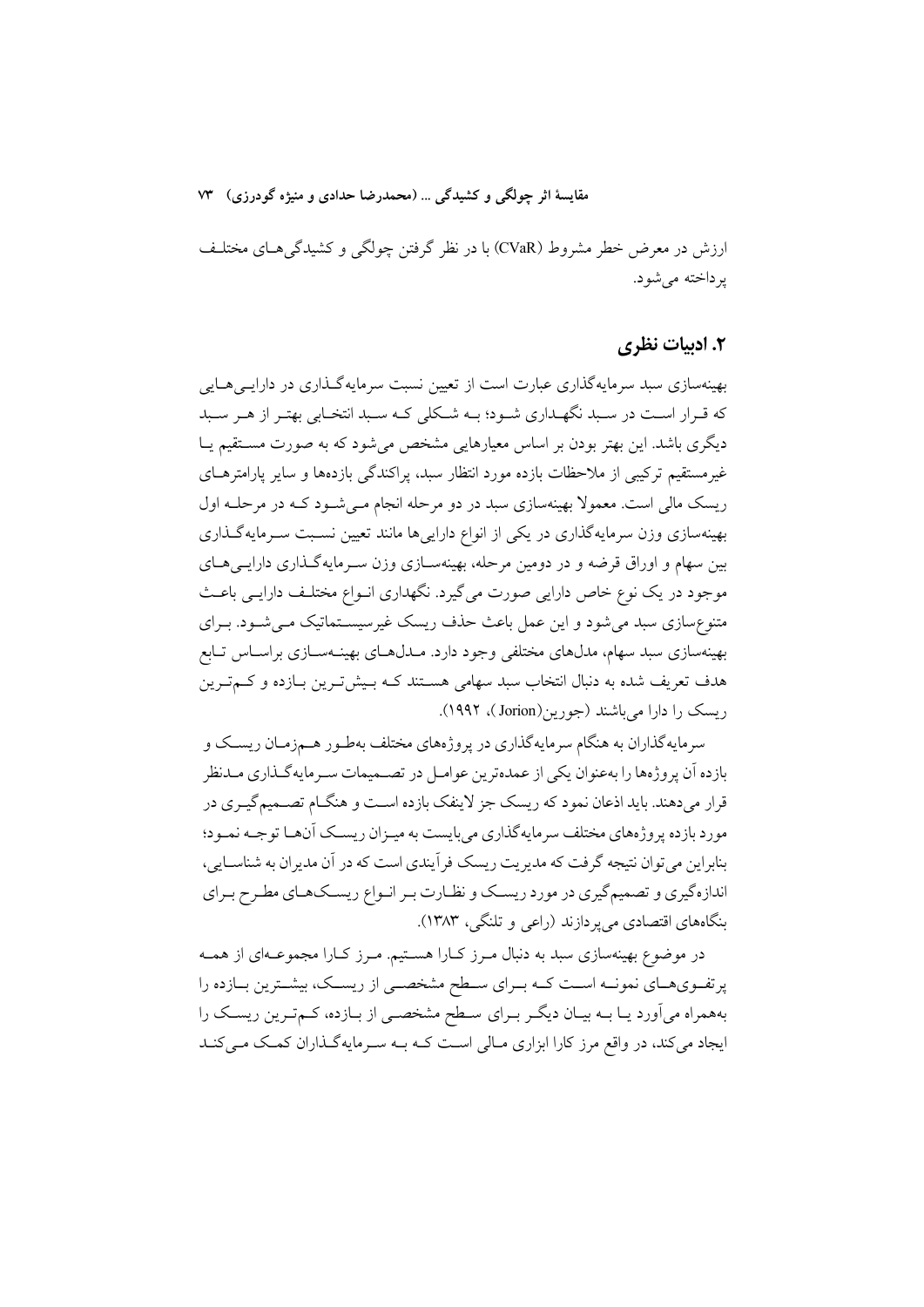باتوجهبه میزان ریسک، سبدی با بالاترین میزان بازده ایجـاد کننـد. طبـق نظریــه سـبد سـهام مدرن، مرز کارا مجموعهای از سبدهای بهینــه اســت کــه چــارچوبی را بــرای انتخــاب ســبد سرمایهگذاری بـا بـالاترین میـزان بـازده مـورد انتظـار بـرای سـطح مشخصـی از ریسـک مشخص میکند. در تئوری مدرن پرتفـوی همـهی سـبدهای ممکـن بـا بهتـرین کـارکرد را می توان روی بخشی از یک سهمی نشان داد(ریچارد(Richard)، ۱۹۹۲).

در ادامه به ترتیب برخی از مهمترین معیارهـای انـدازهگیـری ریسـک بیـان مـی شــوند. انحراف معيار نشاندهنده يراكندگي بازده دارايي يا پرتفوليو است. انحـراف،معيــار مربــوط بــه بازدههای گذشته را میتوان از طریق بازده کل برای دورههای خاصـی محاسـبه کـرد. مقــدار بهدستآمده را می توان در ارزیابی ریسک کلـی بـرای دوره خاصـی مربـوط بـه گذشـته و برآورد ریسک کلی مورداستفاده قرار داد (مارکویتز و همکاران، ۱۹۹۳).

انتخاب سبد سهام با کمک نیمواریانس سعی در حداقل کردن عملکرد بـازههـای پـایینی (منفی) سبد دارد و کاری به عملکرد بازدههای بالای ندارد. البته در انتخـاب سـبد سـهام بـه کمک نیمواریانس نیازی به ماتریس واریانس کواریانس نیست اما باید توزیع بـازده سـهام را مشخص نمود. درواقع این سنجه ریسک ً سعی میکند مقدار پراکندگی بـازده سـبد از بـازده مورد انتظار را نشان دهد. بنابر نتایج بدست آمـده، مـارکویتز در مبحـث بررســی معیارهــای مختلف اندازهگیری ریسک، نیمواریانس را بـهعنـوان انـدازه ریسـک جدیـد مطـرح نمـود. نیمواریانس که از مجذورات انحرافات نامطلوب حول میانگین نرخ بازده بدست مـی]یــد را بهعنوان سنجه ریسک در نظر گرفته و در مدل بهینهسـازی قـرار داده مـیشـود (مـون و یـو  $(Y \cdot \)$  (Moon and Yao)

ارزش در معرض خطر (VaR)، بیانگر حداکثر زیان مورد انتظار روی سبد دارایــیهــا یــا مجموعه سرمایهگذاری در طول افق زمانی معین مثل یک روز یا یک ماه و یا یک هفتــه در شرایط عادی بازار و در سطح اطمینان معین میباشد. به سبب از معیارهای مهم انــدازهگیــری ریسک، ارزش در معرض خطر شرطی (CVaR)است که نشاندهنده بدترین زیان ممکــن در سطح اطمینان مشخص، برای مقابله با تغییرات پـیش روی بــازار در طــی دورههــای زمــانـی بعدی، مشروط بر تغییرپذیری مربوط به پورتفوی موجود و اطلاعات بازار است. مــدل۱عــای بهینهسازی سبدسهام به دنبال انتخاب سبد سهامی هستند کـه بـیش تـرین بـازده و کــمتـرین د بسک را دارد. (راعي و تلنگي، ۱۳۸۳).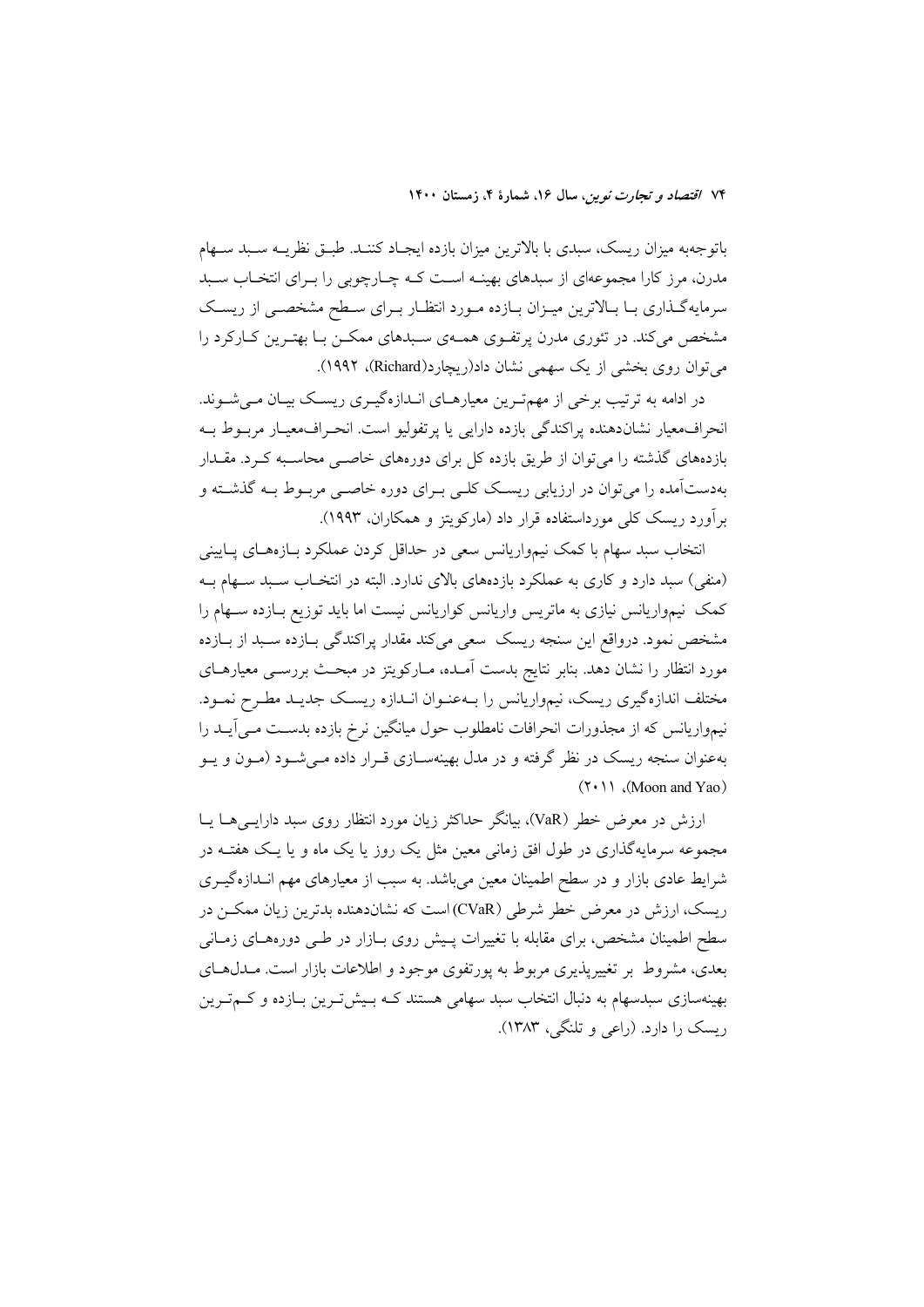مقايسهٔ اثر چولگي و کشيدگي ... (محمدرضا حدادي و منيژه گودرزي) ۷۵

مدل میانگین-ارزش در معرض خطر شرطی، مدل بهینهسازی است که پرتفولیوهــایی بــا حداقل ارزش در معرض خطر شرطي و حـداكثر بـازدهي انتظـاري را ارائــه مـي كنــد. مــدل میانگین نیمه انحراف، مدل برنامهریزی خطی است که با بیشـینهکـردن نیمـه انحـراف انـدازه ریسک به تشکیل سبد سهام میپیردازد (علمی پور جورشری و همکاران، ۱۳۹۶). مـدل ميانگين-واريانس، الگوي ميانگين-واريانس طراحي شــده توســط مــاركويتز، ميــانگين بــازده مورد انتظار را نشان میدهد و واریـانس بیـانگر خطرپــذیری پرتفــوی هســت (پــاکــهــرام و همكاران، ۱۳۹۶).

### ٣. پيشينۀ يژوهش

با توجه به اهمیت موضوع سبد بهینه، مطالعات فراوانی در این خصوص انجـام شـده اسـت. برخی از این مطالعات به بررسی اثـرات معیارهـای مختلـف ریسـک پرداختـه و برخـی بـه روش های انـدازه گیـری ریسـک در سـبد بهینـه توجـه کـردهانـد. در ادامـه بـه تعـدادی از یژوهش های مرتبط با این تحقیق ارائه می گردد.

خالوزاده و امیری (۱۳۸۵) در تحقیقی به توسعه روش های مـدیریت ریسـک بـر اسـاس نظریه ارزش در معرض ریسک توجه کردهاند نتـایج بــهدســتآمــده نشــانگر کــارایی روش مدل سازی ریسک بـازار برمبنـای نظریـه ارزش در معـرض ریسـک و روش بهینــهسـازی الگوریتمهای ژنتیک در بـه دسـت آوردن وزنهـای بهینـه سـبد سـهام بـا در نظـر گـرفتن محدودیت بر روی ریسک است. عبدی (۱۳۸۹) بـا انجـام پژوهشــی بـه بررســی معیارهــای تشکیل پرتفـوی بـا توجـه بـه مـدلهـای میـانگین-واریـانس و انحـراف مطلـق از میـانگین پرداخته است. راعی و همکاران (۱۳۸۹) از روش جستجوی هارمونی در جهت بهینــهســازی مقید پرتفوی سهام استفاده کردند. نتایج این پژوهش نشان داد که روش جستجوی هــارمونی در بهینهسازی مقید پرتفوی سهام، موفق عمل میکند و دریافتن جوابهای بهینــه در تمــامی سطوح خطرپذیری و بازده از دقت قابل قبولی برخوردار است. گرکـز و همکـاران (۱۳۸۹) بهینـهسـازی سبدسـهام را بـر اسـاس تعریـف متفـاوتی از ریسـک انجـام دادنـد و بـرای كاراًمدترشـــدن، برخـــي از محـــدوديتهـــاي جهــان واقعـــي را بـــه الگـــوريتمهـــاي طراحیشده افزودند. با توجه به نتایج حاصله مشخص گردید که هیچ تفـاوت معنـاداری در بهکارگیری دو مدل (مدل میانگین-واریانس و مـدل میـانگین نیمـه واریـانس) وجـود نــدارد.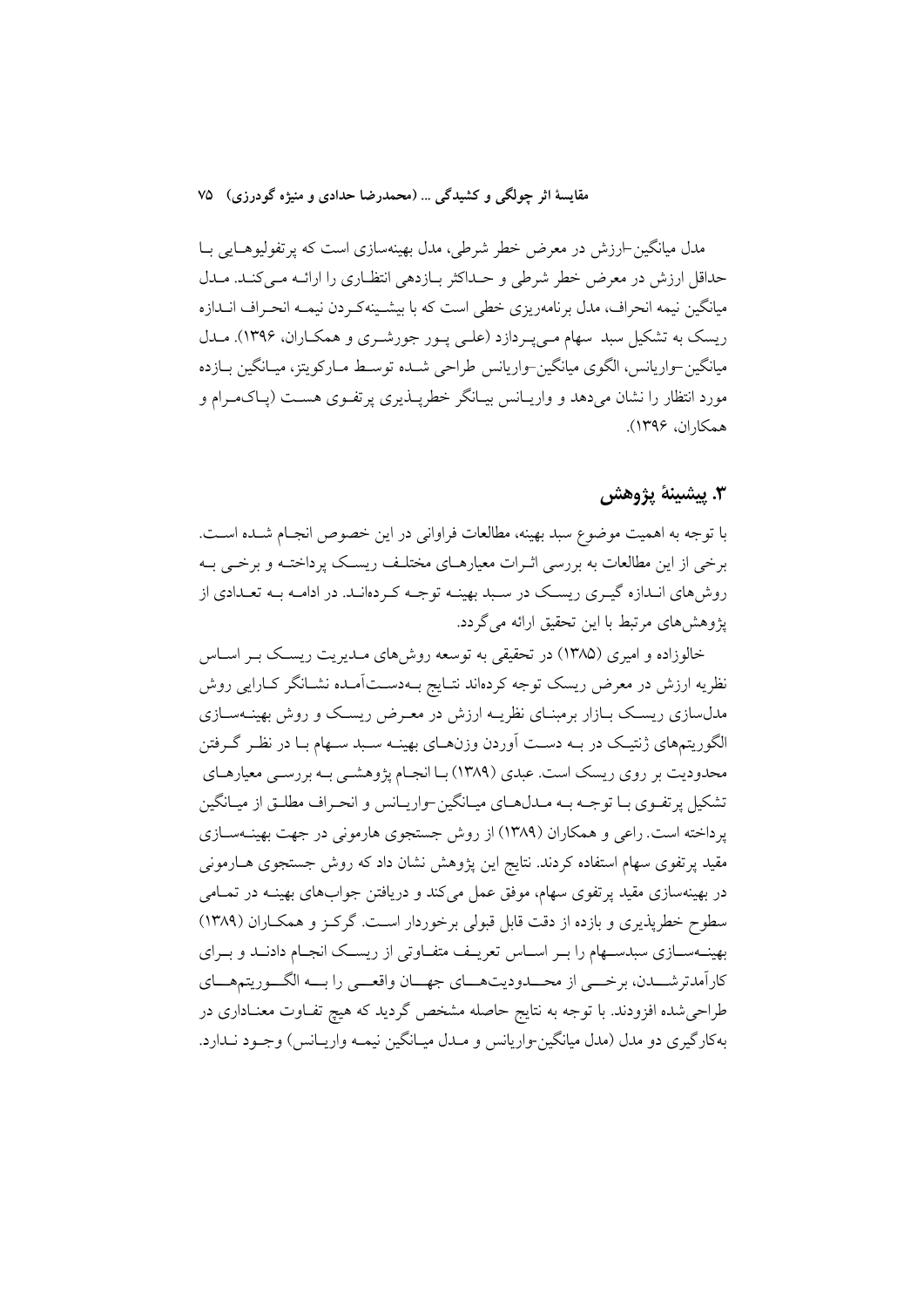روغنیان و هماییفر (۱۳۹۵) مدل میانگین-ارزش در معرض خطر مشروط را با برنامهریــزی آرمانی مدلسازی نمودند و درنهایت مدل پویای ارائه شده به پاسخهای کاراتر و کاربردیت دست پیدا کرد. سروش و همکاران (۱۳۹۶) در تحقیق خود مسئله بهینهسازی سـبد سـهام را در چارچوب مدل معرفی شده مارکویتز، با استفاده از الگوریتم مبتنـی بـر آمـوزش و یـادگیری حل نموده، نتايج به دست آمده از اين پژوهش نشان ميدهد ايـن الگـوريتم نسـبت بــه ســاير الگوریتمها برای یافتن مرز کارا و بهینهسازی سبد سـهام عملکـرد بهتـری را نشـان مـیدهـد. تهراني و همکاران (۱۳۹۷) در پـژوهش خـود بـا کمـک الگـوريتم دسـتههـاي ميگـو مسـئله بهینهسازی سبد سهام را حل نموده و همچنین ریسک با سه معیـار واریـانس، نـیم واریـانس و ریزش مورد انتظار بررسی شده است. نتایج حاکی از آن است که الگـوریتم دسـتههـای میگـو دریافتن مرز کاری پرتفوی بهینه در مقایسه با الگوریتمهای تجمعی ذرات و رقابت استعماری نتایج مطلوبتری به دست میآورد. حدادی و همکاران (۱۳۹۹) استراتژی تنوع ســازی ســبد سهام بهینـه بـا اســتفاده از معیارهــای ریســک WCVaR,  $\beta$  و مقایســه آن بـا روش مونــت کارلو پرداختند. همچنین حدادی و همکاران در سال ۱۴۰۰ به بهینــه ســازی سـبد ســهام بــا معیارهای MAD و CVAR در روش کلاسیک و فراابتکاری پرداختند.

ل<sub>ی</sub> و انجی(Li and Ng) (۲۰۰۰) مسـئلهی بهینــهســازی ســبد ســهام چنــد دورهای را بــا استفاده از رویکرد برنامهریزی پویا در دورههای زمان پیوسته ارائه دادند به طـوری کـه یـک راه حل بهینه تحلیلی برای میانگین فرمول واریـانس در انتخـاب نمونــه کارهــا چنــد دورهای درنظر گرفته شده است. به طور خاص، سیاست تجزیه و تحلیل سبد بهینه و بیان تحلیلـی از مرز واریانس کارا برای فرمول واریانس میانگین چند دوره مشتق شده است. یـک الگــوریتم کارا نیز برای یافتن یک سیاست سبد بهینه برای به حداکثر رساندن عملکـرد مطلـوب مقــدار مورد انتظـار و واريـانس ارائــه شــده اســت. راكفـلار و اورياســو (Rockfeller and Uryasev) (۲۰۰۲) یک سنجه ریسک جدید معرفی نمودند که به نـام ارزش در معـرض خطـر مشـروط مشهور است. استفاده از ارزش در معرض خطر مشروط باعث مـىشـود كـه مـدل انتخـاب سبدسهام به یک مدل برنامهریزی خطی تبدیل شود. سنجه ریسک افت سـرمایه در معـرض خطر مشروط (CDaR) بسیار شبیه به CVaRاست که این سنجه ریسک توسط کروخمال و همکاران (.Krokhmal et al) (۲۰۰۳) توسعه پیدا کرد. این سنجه، میزان سقوط ارزش یک سبد سهام از حداکثر میزانی که در طول دوره داشته است را مشخص میکند. در ادامــه ژو و همکاران (.Zhu et al) (۲۰۰۴) مسئلهی انتخاب سبد سهام چند دورهای را با در نظـر گـرفتن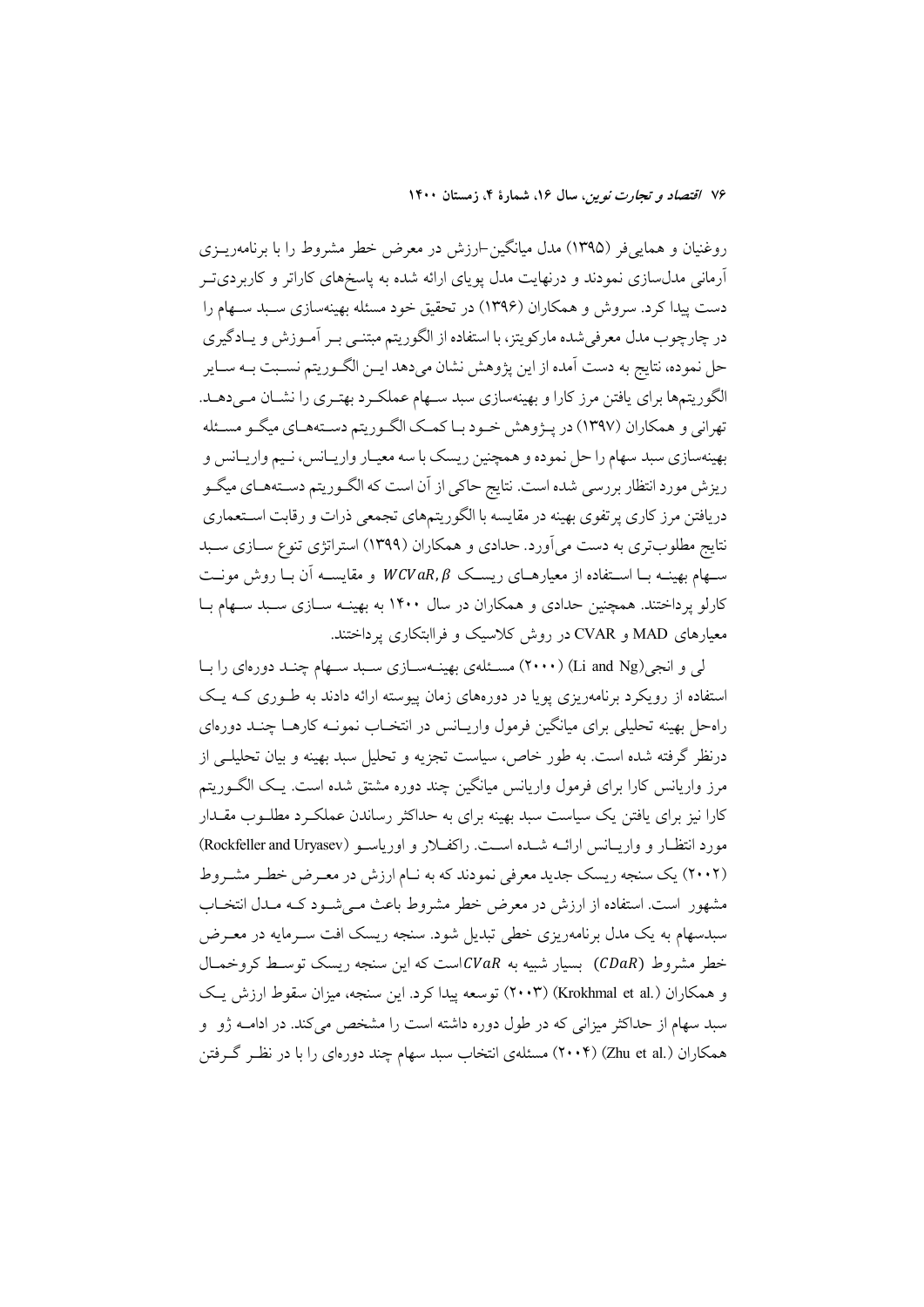ورشکستگی توسعه دادنـد، بــه طـوری کــه یـک مــدل واریــانس میـانگین تعمـیم یافتــه را پیشنهاد دادنـد. وی و پــه (Wi and Ye) (۲۰۰۷) مــدل چنــد دورهای میــانگین واریــانس را تحت كنترل ريسك ورشكسـتگي ارائـه دادنـد. مـدل انتخـاب سـبد واريـانس چنـد دورهاي اعمال شده توسط محدوديت ورشكستگي در بازار تصادفي در نظر گرفته شده است. بـازده تصادفی دارایی های پرخطر همـه بـه وضـعیت بـازار تصـادفی بسـتگی دارد کـه فـرض بـر این است که از یک زنجیره مـارکوف پیـروی مـیکنـد. هـانن و فـوزی(Hanen & Faouzi) (۲۰۱۴) در پژوهشی با استفاده از ماکزیمم کردن تابع مطلوبیت، محدودیت VaRرا که با یک ضرر متناسب با بازده جاری محدود شده است، بررسی نمودند. فرناندو و همکـاران (۲۰۱۸) بــه مقايســه عملكــرد الگــوريتمهــاي ژنتيــك و اكتشــافات جســتجوي تــابو محاســبات عصبي يرداختند. هنريكس و همكاران (.Henriques et al) (٢٠١٩) يك چــارچوب يرتفـوي بازهای چندهدفه برای حمایت از ترجیحات سرمایهگذار تحت مفروضـات مختلـف ریسـک ارائه کردند. همچنین عمران و همکـاران (.Imran et al) (۲۰۲۱) بــه ســاخت سـبد بهینــه بــا استفاده از مدلهای ریسک متفاوت و مقایسه سناریوهای اقتصادی متنوع پرداختند.

هدف تحقیق حاضر مقایسه چهار روش بهینهسازی شامل بهینهسازی میـانگین-واریــانس (MV)، بهینهسازی میانگین-نیمواریانس (MSV)، بهینهسازی میانگین-قلدرمطلق انحـراف از میـانگین (MAD) و بهینــهســازی میــانگین-ارزش در معــرض خطـر مشــروط (CVaR) بــا درنظرگرفتن چولگی و کشیدگیهای مختلف برای توزیع بـازده مـیباشــد کـه در مطالعــات يبشين به آن يرداخته نشده است.

#### ۴. روش تحقیق

یک ابزار سرمایهگذاری که می تواند خرید و فروش شود، معمولاً دارایی نامیده می شود. یـک سبد سهام از ترکیب خطی n دارایی تشکیل شده است. برای دارایی داده شده i فرض کنیـد قیمت در زمان ( + T , ... , T + باشد در ایــن صـورت بــازده (Ri(t بـه صـورت زیــر  $S_i(t)$ تعريف مي شود:

$$
R_i(t) = \frac{S_i(t+1) - S_i(t)}{S_i(t)}, \quad i = 1, ..., n
$$
 (1)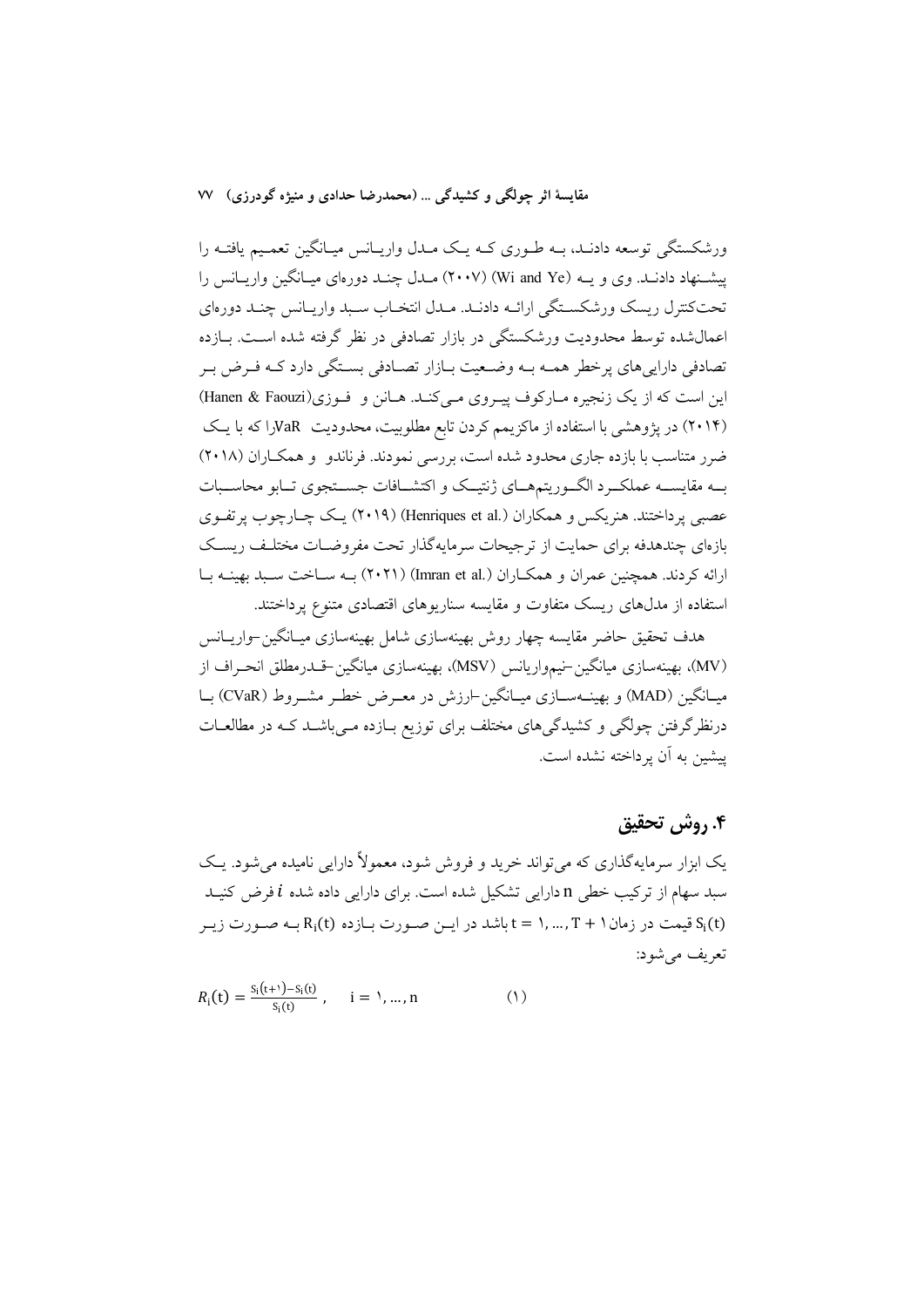فرض کنید سرمایهگذاری قصد دارد در داراییهای داده شده، سـرمایهگـذاری کنـد و xi تعدادی از داراییهای i در سبد سهام باشد که شامل n دارایی، i = ۱,...,n بـین زمـان t و ۱ + t است. کل ثروت در زمان t به صورت زیر است.

$$
S(t) = x_1 S_1(t) + \cdots, x_n S_n(t)
$$
 (7)

فرض کنید  $W_i$  نسبت کل سرمایهگذاری ثروت اختصاص یافته به دارایی  $i$  باشد:

$$
w_i = \frac{x_i S_i(t)}{S(t)} \qquad i = 1, ..., n \qquad (\Upsilon)
$$

کـه در آن  $\mathbf{w}_\text{n},\mathbf{w}_\text{r},...,\mathbf{w}_\text{n}$  بـردار وزن باشــد. در ايــن صــورت قيــدهــاي زيــر برقرار است (نریمانی و نریمانی ۱۳۹۲):

 $w^T e = Y$ .  $(\mathfrak{F})$ 

که آ $\left(\cdot,\ldots,\cdot\right)^T$  و بردار واحد در  $\mathbb{R}^n$  است. بازده سبد سهام به صورت زیر میباشد  $\sum_{i=1}^{n} w_i R_i(t)$   $t = 1, ..., T$  $\circ$ 

طبق تعريف (5)(
$$
t + 1
$$
) = S<sub>i</sub>( $t + 1$ ) = S<sub>i</sub>( $t + 1$ ) + ... $t + 1$  است.  
\n
$$
S(t + 1) = w, S(t) (1 + R, (t)) + \dots + wn S(t) (1 + R, (t))
$$
\n(9)

فرض کنید برای هر دارایی نم بازدههای(N), ..., R<sub>i</sub>(۲), R<sub>i</sub>(۲), در زمانهـای مختلـف توزیع یکسانی دارند بنابراین زمان حذف میشود و به جای Ri ،Ri(T) نوشـته مـیشـود. در این جا بازده مورد انتظار پر تفوی به صورت زیر است.

$$
E\left[\sum_{i=1}^{n} w_i R_i\right] = \sum_{i=1}^{n} w_i \mu_i = w^T \mu
$$
\n
$$
R = \left(R_1, \dots, R_n\right)^T \quad \text{if} \quad (V)
$$
\n
$$
R = \left(R_1, \dots, R_n\right)^T \quad \text{if} \quad (V) \quad \text{if} \quad R_i = E[R_i]
$$
\n
$$
R_i = \left(R_1, \dots, R_n\right)^T \quad \text{if} \quad (V) \quad \text{if} \quad R_i = E[R_i]
$$

$$
\sigma_i^{\ \gamma} = \sigma_i \sigma_i = \text{Var}[R_i] = E[(R_i - \mu_i^{\ \gamma})]. \tag{A}
$$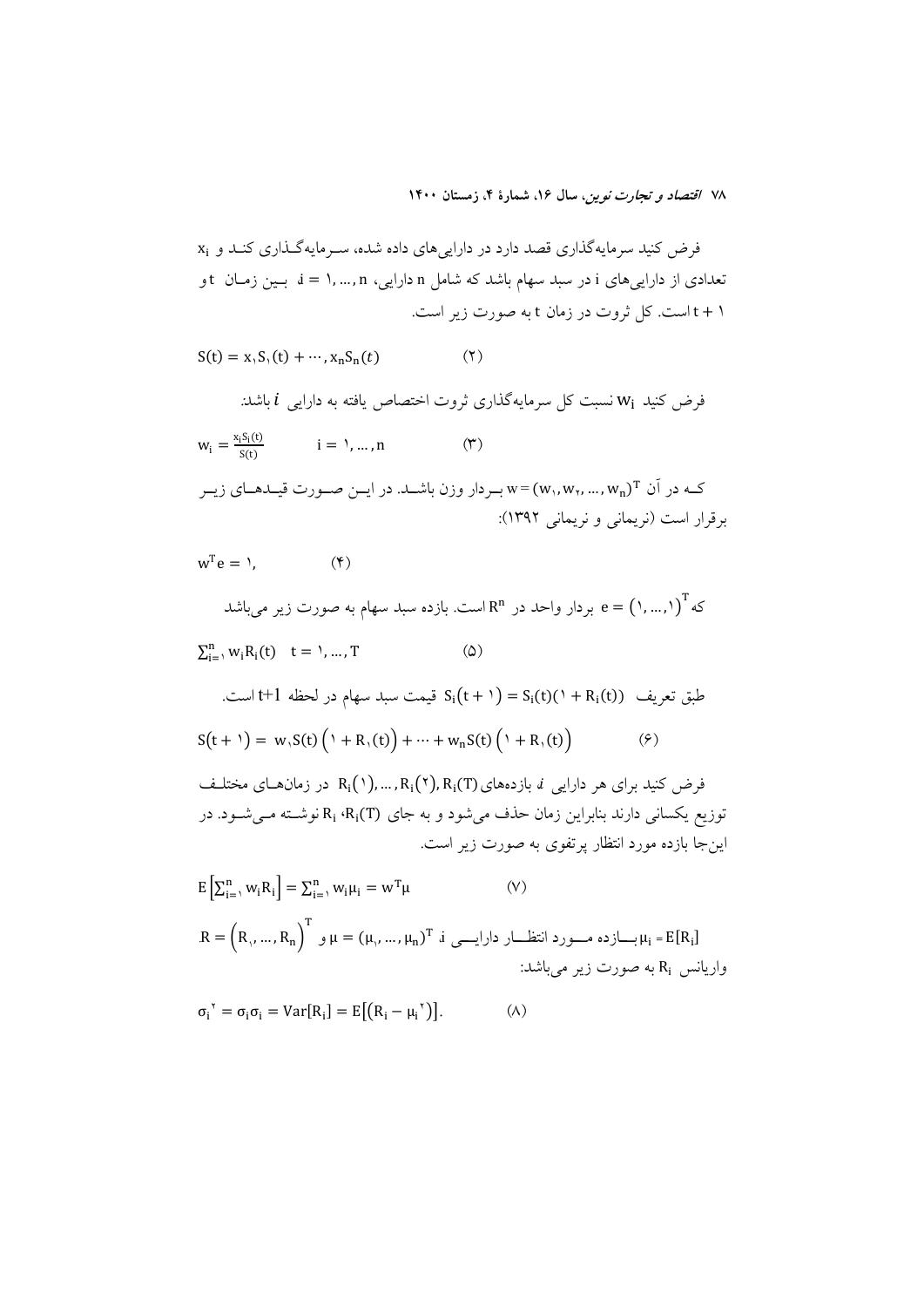$$
\sigma_p^v = E\left[\left(\sum_{i=1}^n R_i w_i - E\left[\sum_{i=1}^n R_i w_i\right]\right)^v\right] = E\left[\sum_{i=1}^n w_i (R_i - \mu_i) \sum_{j=1}^n w_j (R_j - \mu_j)\right] = \sum_{i=1}^n \sum_{j=1}^n w_i w_j \sigma_{ij}
$$
\n(4)

و ماتریس کوواریانس بازده سبد سهام به صورت زیر نمایش داده میشود:

$$
\Sigma = \begin{bmatrix} E[(R, -\mu,)(R, -\mu,)] & E[(R, -\mu,)(R, -\mu,)] & E[(R, -\mu,)(R, -\mu,)] \\ E[(R, -\mu,)(R, -\mu,)] & E[(R, -\mu,)(R, -\mu,)] & E[(R, -\mu,)(R, -\mu,)] \\ \vdots & \vdots & \vdots \\ E[(R_n - \mu_n)(R, -\mu,)] & E[(R_n - \mu_n)(R, -\mu,)] & E[(R_n - \mu_n)(R_n - \mu_n)] \end{bmatrix}
$$
 (1.)  
\n
$$
\begin{aligned} \Sigma = \begin{bmatrix} E[(R, -\mu,)(R, -\mu,)] & E[(R, -\mu,)(R, -\mu,)] \\ \vdots & \vdots \\ E[(R_n - \mu_n)(R, -\mu,)] & E[(R, -\mu,)(R, -\mu,)] \end{bmatrix} & (1.5) \\ \text{where } E[(R, -\mu,)(R, -\mu,)] & (1.5) \\ \text{where } E[(R, -\mu,)(R, -\mu,)] & (1.5) \\ \text{where } E[(R, -\mu,)(R, -\mu,)] & (1.5) \\ \text{where } E[(R, -\mu,)(R, -\mu,)] & (1.5) \\ \text{where } E[(R, -\mu,)(R, -\mu,)] & (1.5) \\ \text{where } E[(R, -\mu,)(R, -\mu,)] & (1.5) \\ \text{where } E[(R, -\mu,)(R, -\mu,)] & (1.5) \\ \text{where } E[(R, -\mu,)(R, -\mu,)] & (1.5) \\ \text{where } E[(R, -\mu,)(R, -\mu,)] & (1.5) \\ \text{where } E[(R, -\mu,)(R, -\mu,)] & (1.5) \\ \text{where } E[(R, -\mu,)(R, -\mu,)] & (1.5) \\ \text{where } E[(R, -\mu,)(R, -\mu,)] & (1.5) \\ \text{where } E[(R, -\mu,)(R, -\mu,)] & (1.5) \\ \text{where } E[(R, -\mu,)(R, -\mu,)] & (1.5) \\ \text{where } E[(R, -\mu,)(R, -\mu,)] & (1.5) \\ \text{where } E[(R, -\mu,)(R, -\mu,)] & (1.5) \\ \text{where } E[(R, -\mu,)(R, -
$$

$$
\min_{w} w^{\mathrm{T}} \sum w
$$
  
s.t.  $\mu^{\mathrm{T}} w = \mu_b$ ,  $e^{\mathrm{T}} w = \nu$ 

بهینهسازی با روش MAD به منظور حل یک مسئله خطی به جای یک برنامه درجــه دوم حاصل میشود که در آن مسئله به حداقل رساندن ریسک مورد نظر با سطح معینــی از بــازده مورد انتظار µ<sub>tb</sub> به صورت زیر نشان داده شده است:

$$
\min_{w} E\left[\left|\sum_{i=1}^{n} R_{i}w_{i} - E\left[\sum_{i=1}^{n} R_{i}w_{i}\right]\right|\right]
$$
\n
$$
s.t \ \sum_{i=1}^{n} E[R_{i}]w_{i} = \mu_{b}, e^{T}w = 1
$$
\n
$$
\mu^{T}w = \mu_{b} \quad \text{if } w = 1 \quad \text{if } \sum_{i=1}^{n} E[R_{i}]w_{i} = \mu^{T}w \ \text{if } \sum_{i=1}^{n} E[R_{i}]w_{i} = \mu^{T}w \ \text{if } \sum_{i=1}^{n} E[R_{i}]w_{i} = \mu^{T}w \ \text{if } \sum_{i=1}^{n} E[R_{i}]w_{i} = \mu^{T}w \ \text{if } \sum_{i=1}^{n} E[R_{i}]w_{i} = \mu^{T}w \ \text{if } \sum_{i=1}^{n} E[R_{i}]w_{i} = \mu^{T}w \ \text{if } \sum_{i=1}^{n} E[R_{i}]w_{i} = \mu^{T}w \ \text{if } \sum_{i=1}^{n} E[R_{i}]w_{i} = \mu^{T}w \ \text{if } \sum_{i=1}^{n} E[R_{i}]w_{i} = \mu^{T}w \ \text{if } \sum_{i=1}^{n} E[R_{i}]w_{i} = \mu^{T}w \ \text{if } \sum_{i=1}^{n} E[R_{i}]w_{i} = \mu^{T}w \ \text{if } \sum_{i=1}^{n} E[R_{i}]w_{i} = \mu^{T}w \ \text{if } \sum_{i=1}^{n} E[R_{i}]w_{i} = \mu^{T}w \ \text{if } \sum_{i=1}^{n} E[R_{i}]w_{i} = \mu^{T}w \ \text{if } \sum_{i=1}^{n} E[R_{i}]w_{i} = \mu^{T}w \ \text{if } \sum_{i=1}^{n} E[R_{i}]w_{i} = \mu^{T}w \ \text{if } \sum_{i=1}^{n} E[R_{i}]w_{i} = \mu^{T}w \ \text{if } \sum_{i=1}^{n} E[R_{i}]w_{i} = \mu^{T}w \ \text{if } \sum_{i=1}^{n} E[R_{i}]w_{i} = \mu^{T}w \ \text{if } \sum_{i=1}^{n} E[R
$$

$$
E\left[\left(\sum_{i=1}^{n} R_i w_i - E[\sum_{i=1}^{n} R_i w_i]\right)\right]
$$
\n(17)  
\n
$$
E\left[\left(\sum_{i=1}^{n} R_i w_i - E[\sum_{i=1}^{n} R_i w_i]\right)\right]
$$
\n
$$
E\left[\left(\sum_{i=1}^{n} R_i w_i - E[\sum_{i=1}^{n} R_i w_i]\right)\right]
$$
\n(19)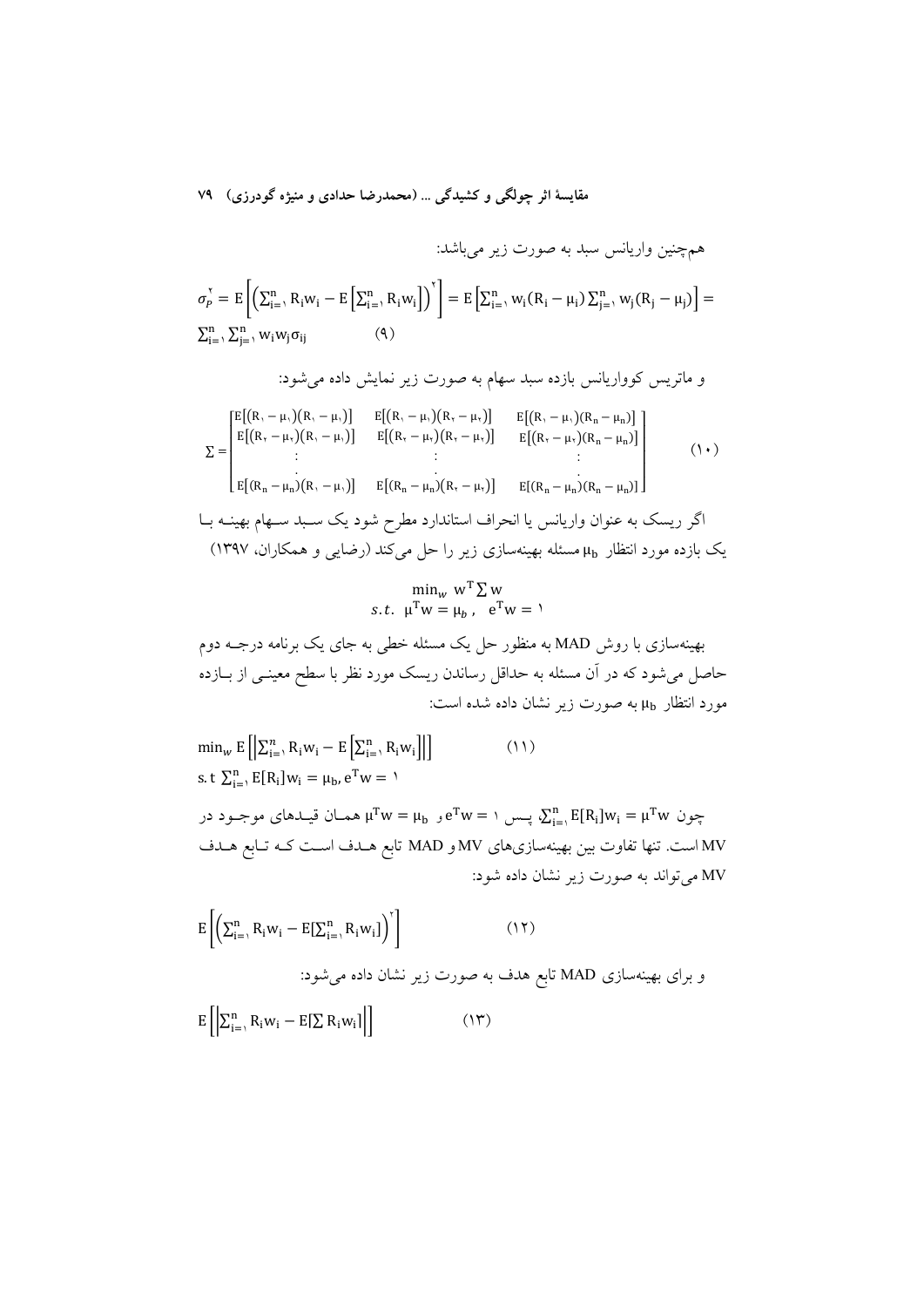برای سبد سهام با بازده مورد انتظار µ<sub>b،</sub> یک سبد سهام با کم تـرین ریسـک وجـود دارد، که این خطر باریسک MAD مطرح می شود. می توان تابع هدف بهینـهسـازی MAD را طبـق فرمول زير تخمين زد:

 $E\left[\left|\sum_{i=1}^n R_i w_i - E\left[\sum_{i=1}^n R_i w_i\right]\right|\right] = \frac{1}{T} \sum_{t=1}^T \left|\sum_{i=1}^n (r_{it} - \bar{r}_i) w_i\right|$  $(1)$ 

ی در آن  $r_{it}$  بسازدههسای مشساهده شسده سسبد بسرای  $i = 1, 1, ..., T$ و  $t = 1, ..., T$ و  $r_{it}$  $a_{it} = r_{it} - r_i$  همچنــبن  $r_{it} = \overline{r}_i = \overline{r}_i$  اســت. بــرای ســادهسـازی محاســبات مجموعــهی  $r_{it}$ ساخته می شود آنگاه می توان مسئلهی مینیمم کردن MAD برای بازده مورد انتظـار داده شــده را به صورت زير نوشت:

 $\min_{w} \sum_{i=1}^{n} \left| \sum_{i=1}^{n} a_{it} w_i \right| / T$ s.t.  $\hat{\mu}^T w = \mu_h$ ,  $e^T w = \lambda$ , ارزش در معرض خطر (VaR) یک معیار ریسک است که ضرر یک سبد سهام با ســطح اطمینــان خــاص  $\alpha$   $\alpha$  (۰٫۱) انخمــین مــ زنــد. اگــر (L(w,R) یــک متغیــر تصــادفی پیوسته باشـد در ایــن صـورت اینفـیمم مجموعــهي {8 ≤ [E (w, R)} بـه دسـت آمده است و  $\mathbb{R}_{\alpha}$ هالا مقدار  $\alpha-1$ ضرر است. یعنی اَستانه یا مرز منحصر به فـرد ؟بـرای  $\epsilon \in \mathbb{F}$  (My, R)  $\leq \xi$  =  $\alpha$  , as

.<br>CVaR یــک انــدازهگیــری پرریســک اســت کــه بــه کمــک VaRسبـه شــکل زیــر تعريف مي شود:

 $CVaR_{\alpha}(w) = E[L(w, R)]L(w, R) > VaR_{\alpha}(w)$  $(10)$ 

به بیان دیگر

$$
CVaR_{1-\alpha}(y) := \frac{1}{\alpha} \int_{1}^{\alpha} VaR_{1-\alpha}(y) dy.
$$
 (19)

با بازده مـورد انتظـار با به محمد با تابع هدف مـورد انتظـار با بــه صـورت زيــر CVaR $_{\alpha}$  مـدورت زيــر نوشته مي شود: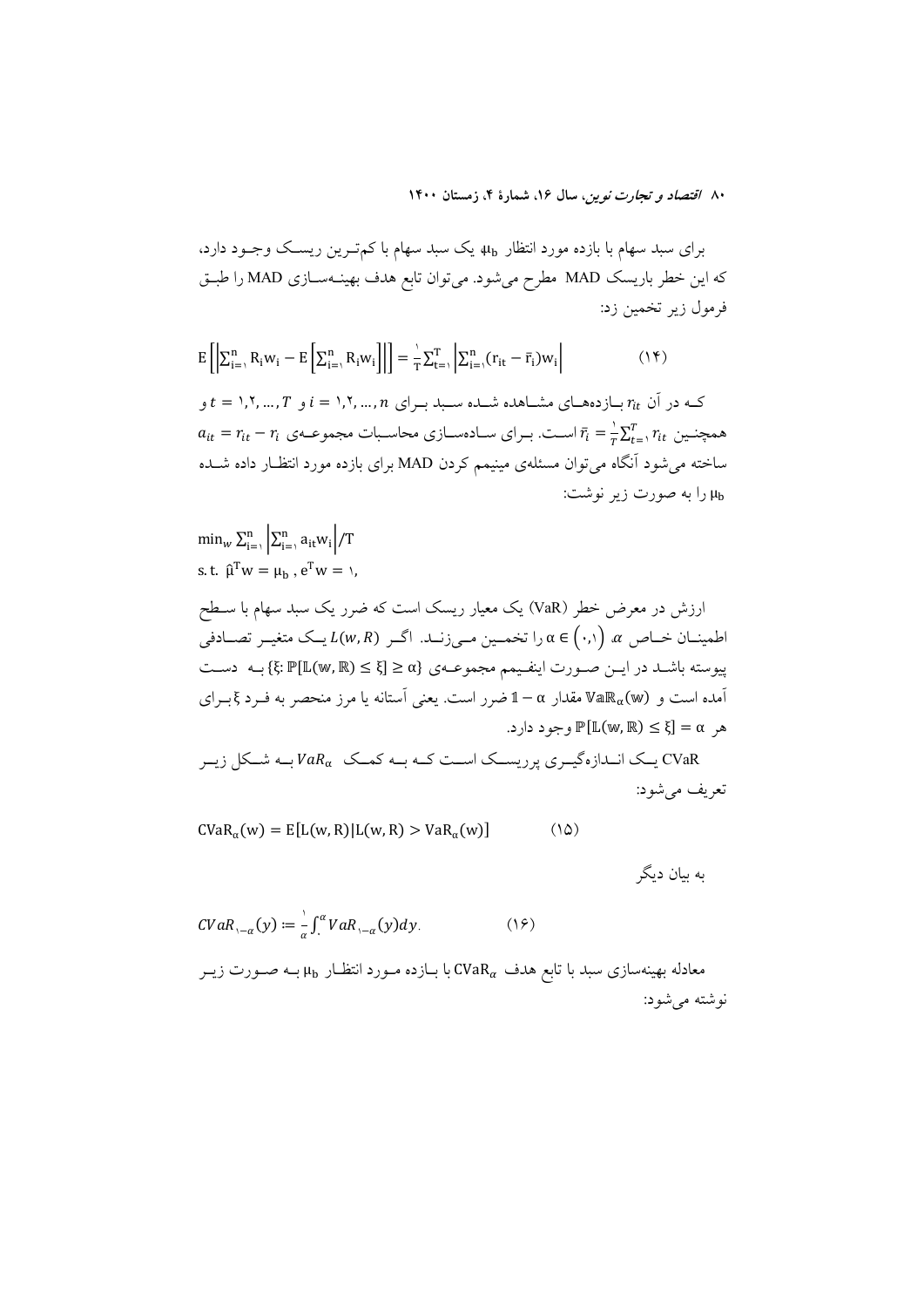$$
\begin{aligned} &\text{min}\xi+\frac{\cdot}{\cdot-\alpha}\mathbb{E}\bigg[\bigg(-\Sigma_{i=1}^n\,R_iw_i-\xi\bigg)^+\bigg]\\ &\text{s.t} \qquad \mu^Tw=\mu_b\ ,\quad e^Tw=\ \text{).}\end{aligned}
$$

تابع مفصل ابزاری مفید برای ساخت و شبیهسازی توزیعهای چند متغیره است که اولـین بار توسط اسکلار (۱۹۵۹) معرفی گردید و مورد استقبال یژوهشگران در زمینههـای مختلـف ازجمله حوزه مالی قرار گرفت. در مباحث مالی از تابع مفصل در موضوعاتی ماننـد بررســی سـبدي از دارايــيهــاي مــالي و يــا بررســي رفتــار همزمــان تعــدادي از ابزارهــاي مــالي استفاده مـیشـود. یـک مفصـل n-بعـدی، تـابع تـوزیعی چنـد متغیـره ماننـد C بـا توزیـع حاشیهای هایی  $C_i$ است که در ادامه به خصوصیاتی از آن اشاره می شود:

 $C: [\cdot, \cdot]^n \rightarrow [\cdot, \cdot]$ 

معمولاً برای محاسبه وابستگی بـین دو متغیـر تصـادفی از ضـرایب همبســتگی ماننــد p پیرسون یا <del>r</del> کندال استفاده می شود. از آنجایی که ضریب هبستگی پیرسـون تحـت تغییـرات حاشیهای پایا نیست و نمی توان آن را برحسب تابع مفصل بیان کرد از اندازههـای وابســتگی دیگری مانند <del>r</del> کندال استفاده می شود که برابر است با تفاضل احتمــالات هماهنـگ بــودن و هماهنگ نبودن دو متغیر است و براساس تابع مفصل بهصورت زیر تعریف میشود:

 $\tau = \int \int' \int' C(u_1, u_2) dC(u_1, u_2) - \lambda$  $(1V)$ 

از طرفی برای خــانواده توابــع مفصــل بیضــوی رابطــه زیــر بــین  $\tau$  کنــدال و  $\rho$ پیرســون برقرار است (نلسن ۲۰۰۷):

$$
\rho = \sin\left(\frac{\pi}{\tau}\tau\right) \Leftrightarrow \tau = \frac{\tau}{\pi} \arcsin(\rho). \tag{1A}
$$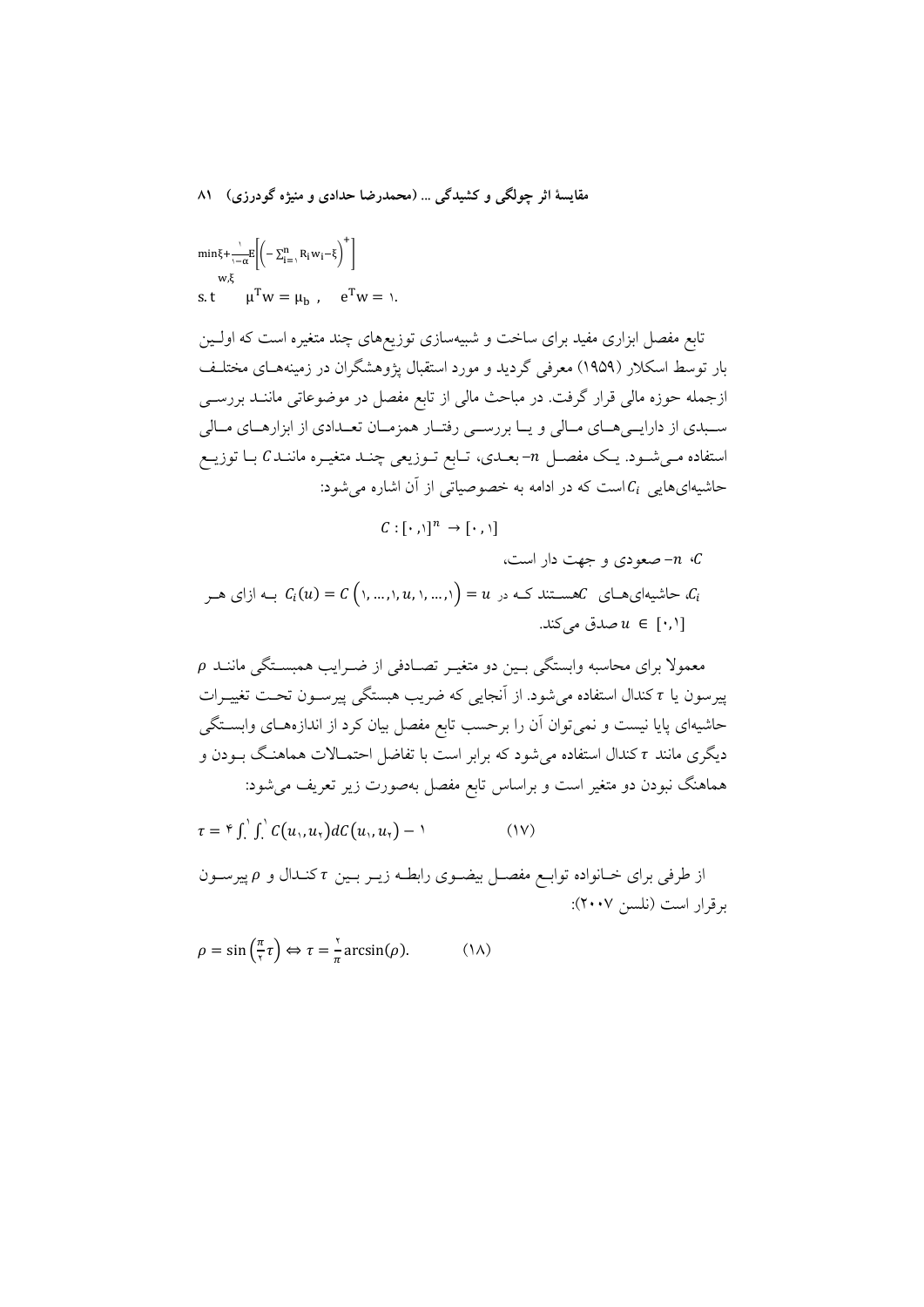### ۵. يافتههاى پژوهش

در این پژوهش به بهینهسازی سبد سهام با چهار روش میانگین–واریــانس (MV)، میــانگین– نيمواريانس (MSV)،ميانگين⊣نحراف مطلق (MAD) و ميـانگين⊣رزش در معـرض خطـر مشروط (CVaR) پرداخته و در ادامه چهار روش ریسک با هم مقایسه میشــوند. پــنج نمــاد مورد بررسی حکشتی، کچـاد، وپــارس، خــودرو و شــبندر مــیباشــند کــه در دوره زمــانی ۱۳۹۹/۹/۱ تــا ۱۴۰۰/۳/۱ در نظـر گرفتــه شــده اســت. در جــدول ۱ میــانگین و واریــانس پنج نماد مورد نظر در بازه زمانی مشخص ارائه شده است.

جدول ۱. میانگین و انحرافمعیار بازده سهمها

منبع: يافتههاى پژوهش

| شبندر                                                 | خودرو                               | وپارس                                                 | كحاد                                                         | حكشتى                                             |             |
|-------------------------------------------------------|-------------------------------------|-------------------------------------------------------|--------------------------------------------------------------|---------------------------------------------------|-------------|
| $ \cdot$ $/$ $\cdot$ $\uparrow$ $\uparrow$ $\uparrow$ | $-\cdot/\cdot\cdot\tau\wedge\wedge$ | $ \cdot$ $/$ $\cdot$ $\uparrow$ $\uparrow$ $\uparrow$ | (1.110)                                                      | $-\cdot/\cdot\cdot9\cdot1$                        | مبانگين     |
| $\cdot$ $\cdot$ ۳۱۸۸۵                                 | $\cdot$ / $\cdot$ ۳۴۳۱۸             | $\cdot$ / $\cdot$ $\cdot$ $\wedge$                    | $\cdot$ / $\cdot$ $\uparrow$ $\triangle$ $\wedge$ $\uparrow$ | $\cdot$ / $\cdot$ $\circ$ $\cdot$ $\circ$ $\circ$ | انحرافمعيار |

در ادامه به محاسبه پارامترهای ریسک و بازده سبدهای سهام بــا معیارهــای MSV ،MV، MAD و CVaR پرداخته میشود. جدول۲ محاسبه پارامترهای گفته شده با اســتفاده از روش میانگین واریانس یا MV را نشان می دهد.

جدول ۲. محاسبه ریسک و بازده<sub>ی</sub> در روش MV منبع: يافتههاى پژوهش

| <b>MV</b>                                    |          | <b>MSV</b>                                |                                            |                                | <b>MAD</b>                                 |                            | <b>CVaR</b>           |
|----------------------------------------------|----------|-------------------------------------------|--------------------------------------------|--------------------------------|--------------------------------------------|----------------------------|-----------------------|
| باز ده                                       | , سىك    | بازده                                     | , ىسك                                      | بازده                          | , ىسك                                      | باز ده                     | , ىسك                 |
| $- \cdot \cdot \cdot \cdot \setminus \Delta$ | $\cdots$ | $ \cdots$ \ $\Upsilon$                    | $\cdots$                                   | $-\cdot$ , $\cdot$ \ $\wedge$  | $\cdot$ , $\cdot$ $\vee$ ۴۲                | $-$ ., $\forall$ $\lor$    | $\cdot$ , $\cdot$ ۳۲۴ |
| $ \cdots$ $\frac{1}{1}$                      | $\cdots$ | -•,••\\                                   | $\cdots$                                   | -•,••\∧                        | $\cdot$ , $\cdot$ $\vee$ ۴۴۶               | $\mathbin{\cdots}$         | $\cdot$ , $\cdot$ ۳۲۴ |
|                                              | $\cdots$ | $- \cdot \cdot \cdot \setminus \setminus$ | $\cdot$ , $\cdot$ $\cdot$ $\circ$ $\wedge$ | $-$ ., $\vee$                  | $\cdot$ , $\cdot$ $\vee$ ۴ $\wedge$        | $, \cdot \tau$             | $\cdot$ , $\cdot$ ۳۲۴ |
| $\leftarrow \cdot \cdot \cdot \cdot$         | $\cdots$ | $- \cdot \cdot \cdot \setminus \setminus$ | $\cdots$                                   | $-$ ., $\vee$                  | $\cdot$ , $\cdot$ $\vee$ ۴۵۴               | $, \cdot \tau$             | $\cdot$ , $\cdot$ ۳۲۶ |
| $-$ ., $\setminus$                           | $\cdots$ | - • • • • ۱ •                             | $\cdots$                                   | $\cdots$                       | $\cdot$ , $\cdot$ $\vee$ $\circ$ $\wedge$  | $- \cdot \cdot \cdot \tau$ | $\cdot$ , $\cdot$ ۳۲۶ |
| - • • • • • • ۵                              | $\cdots$ | -•••••\                                   |                                            |                                | $\cdot$ , $\cdot$ $\vee$ $\circ$ $\circ$ ۲ | $-0.001$                   | ۰٫۰۳۵۶                |
| $ \cdots$ $\cdots$ $\uparrow$                | ۰,۰۲۰۰۲  | .                                         | ۰,۰۲۰۰                                     | $\rightarrow$ , , , , $\gamma$ | $\cdot$ , $\cdot$ $\vee$ ۶ $\vee$ ۴        | - • • • • ۱۲               | ۰٫۰۳۵۶                |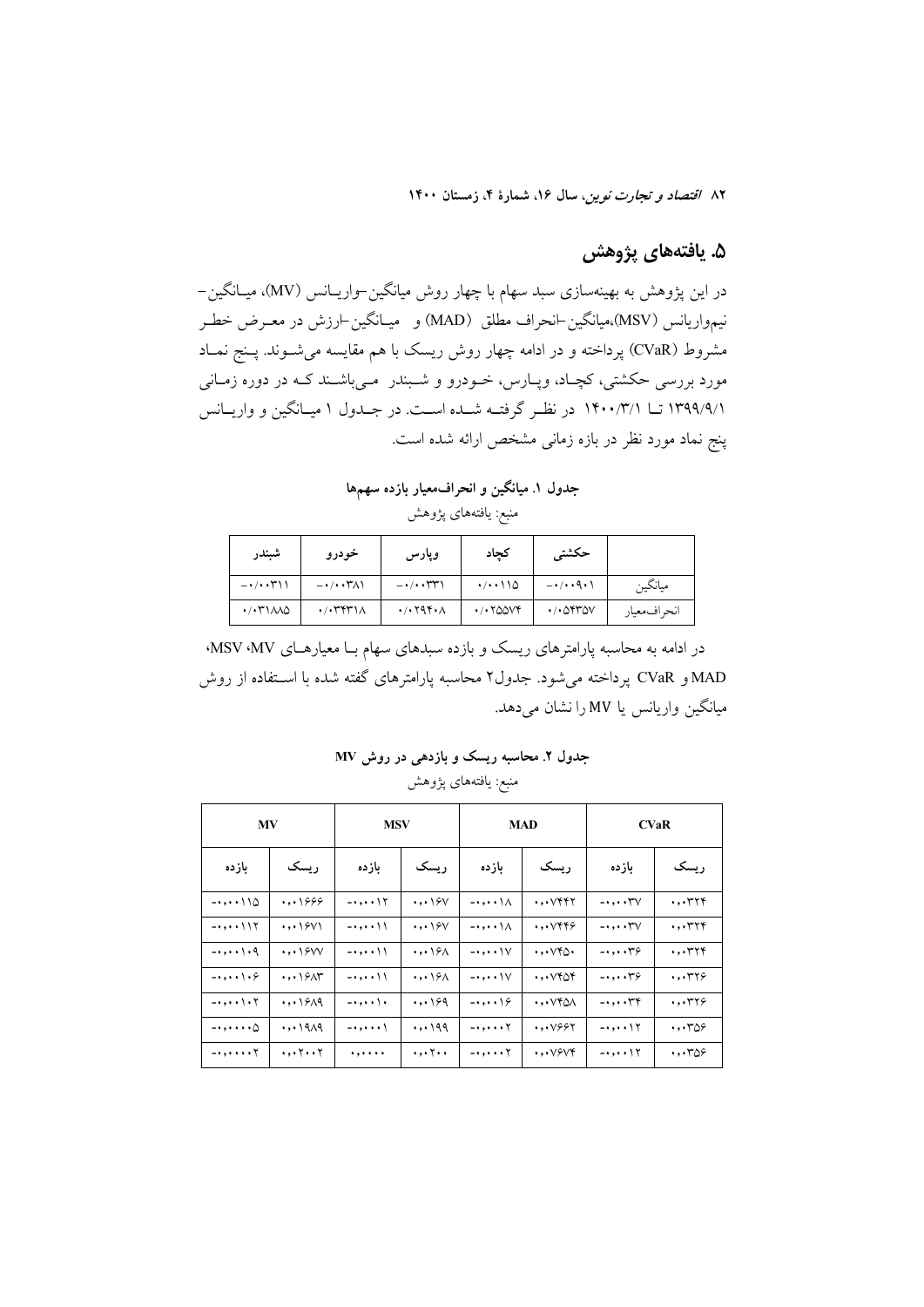مقایسهٔ اثر چولگی و کشیدگی … (محمدرضا حدادی و منیژه گودرزی) ۸۳

| ۰٫۰۰۰۰   ۰٫۰۰۲۰۱   ۰٫۰۰۰۰   ۰٫۰۰۰۰   ۰٫۰۰۰۰   ۰٫۰۰۰۰   ۰٫۰۰۲۰۸   ۰٫۰۰۲۰۸ |  |  |  |  |
|--------------------------------------------------------------------------|--|--|--|--|
|                                                                          |  |  |  |  |

در جدول ۲ با استفاده از هر چهار معیار وزنهای مختلفی نشان داده میشود. در سـطوح مختلف بازدهی مشاهده می شود که نماد کچاد دارای بیشترین وزن و نماد حکشتی کم تـرین وزن سـبد را دارا مـيباشــد. همچنــين در سـطوح بـالاي بــازدهي بـا افــزايش بــازده، مشاهده می شود که ریسک به میزان قابل توجهی افزایش نمی یابد.

در محاسبه وزنهای سبد نتایجی که به دست آمد بدین شرح اسـت کــه وزنهــا از نظــم ثابتی پیروی نمیکنند. در سطوح پایین بازدهی نماد کچـاد دارای بیشـترین وزن و بعــد از آن نماد خودرو و شبندر وزن بیشتری نسبت به سایر نمادهـا دارنـد. ریسـک در ایــن سـطح از بـازدهی تقریبـا ثابـت اسـت. همچنـین بـا افـزایش بـازدهی ریسـک نیـز بـه میـزان کـم افزایش می یابد. در سطوح بالای بازدهی نماد کچاد وزن غالب را برخوردار میباشد و سبهم نماد خودرو و شبندر کمتر شد. در سطوح بالای بـازدهی خریــد نمـاد خــودرو و حکشــتی پیشنهاد نمیشود. در سطوح بالای بـازدهی بـا افـزایش بـازده ریسـک بـا سـرعت کمتـری افزایش می یابد. وزن نمادهای خودرو، شبندر، خیارس و حکشتی در هر چهار معیار ریسک در حال کاهش و وزن نماد کچاد در هر چهـار معیـار ریسـک در حـال افــزایش مــیباشــد. همچنین وزنهای پیشنهاد شده از طرف معیارهای ریسک در نماد خودرو بـه نسـبت سـایر نمادها با نوسان بیشتری ارائه شده است.

در ادامه به شبیهسازی بازدههایی بـا ســاختار وابســتگی مشــابه در دادههــای اصــلی و بــا چولگی و کشیدگی از پیش تعیین شده پرداخته می شود. این شـبیهســازیهــا بــرای بررســی تجربی میزان چولگی و کشیدگی در حداقل ریسک سبد استفاده می شوند.

بازده پنج سهم فرضی با میانگینها و کوواریانسهای مشابه با نمادهای خـودرو، شـبندر، خپارس، حکشتی و کچاد شـبیه سـازی شـده اسـت تـا نتـایج مقـادیر مختلـف چــولگی و کشیدگی به وضوح مقایسه شود. برای مشابه بودن با داده های داده شــده از تحلیـل تجربــی، داده های شبیه سازی شده شامل پنج ستون است که هر سـتون از ۱۰۰۰ نقطـه داده تشـکیل شده است. در اینجا مقادیر چولگی و کشیدگی از پیش تعیین می شود. شبیهســازیهــا اساســاً از دو بخش اصلی تشکیل شدهاند کـه در یـک در بخـش بـازده دادههـای حاشـیهای شبیهسازی می شوند و در بخش دیگر وابستگی بازدههای تاریخی دادهها اعمال می شود.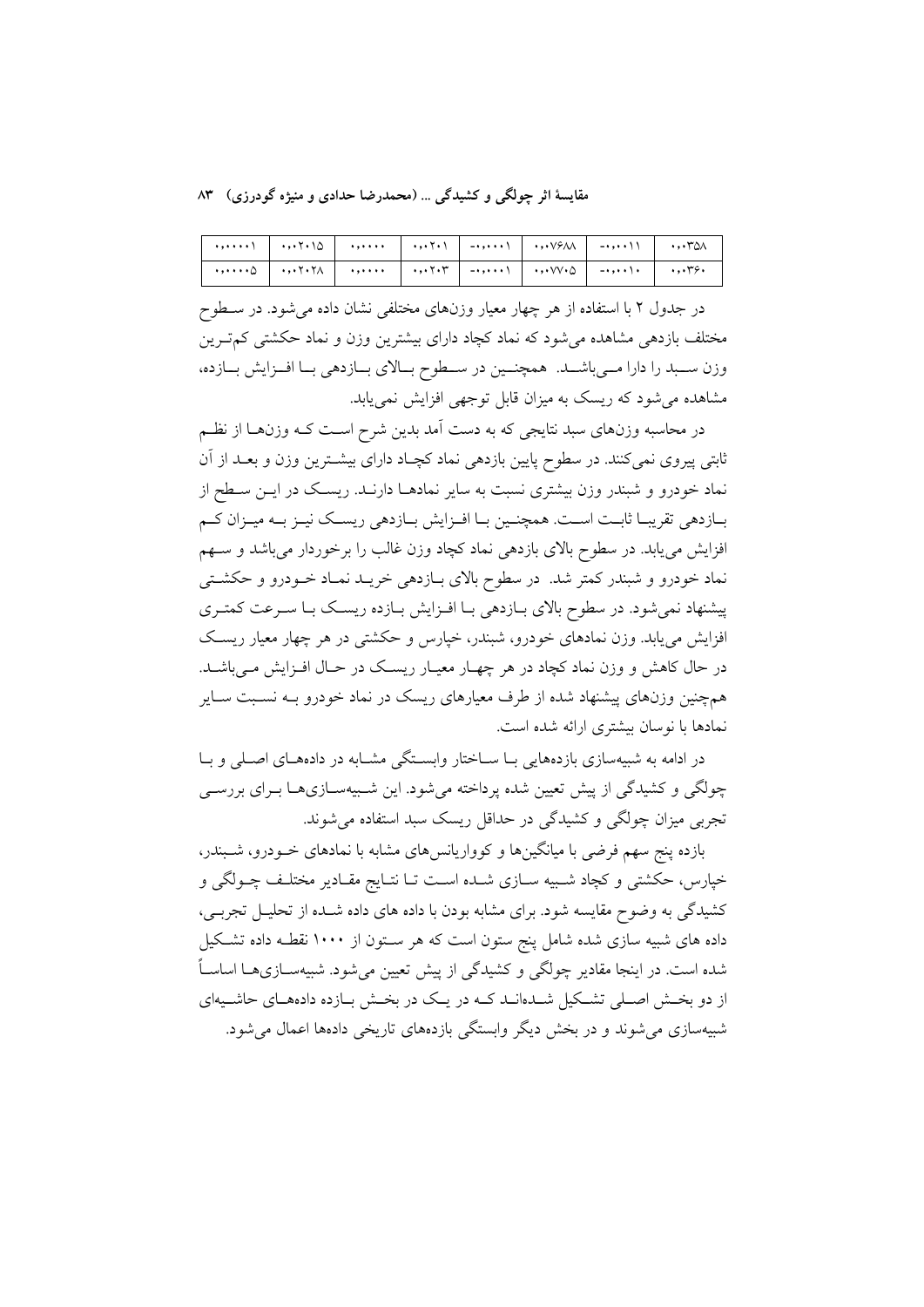جدول ۳ سه مورد چولگی و سـه مـورد كشـيدگی تعيـين شـده بـراي شـبيه سـازي را نشان می دهد.

جدول ۳. مقادیر چولگی و کشیدگی هر سهم

منبع: يافتههاي پژوهش

|                       | شبندر                            | خودرو        | وپارس                            | كجاد     | حكشتى                                   |
|-----------------------|----------------------------------|--------------|----------------------------------|----------|-----------------------------------------|
| چولگي سېد             | $\cdot$ , ۳۵۳                    | .790         | $\cdot$ , ۳۶ $\vee$              | ۱۹۵۰.    | $-1, A9$                                |
| چولگي به راست دوبرابر | $\cdot$ , $\vee$ $\cdot$ $\circ$ | .94.         | $\cdot$ , $\vee\uparrow\uparrow$ | ۱,۱۸۲    | $-\mathsf{r}\cdot\mathsf{v}\wedge\cdot$ |
| چولگي به چپ دوبرابر   | $-0.009$                         | $\ldots$ 95. | $\rightarrow$ $\vee$             | $-1,101$ | $r, v \wedge \cdot$                     |
| کشیدگی سبد            | ۲٫۰۴۱                            | ۲,۶۴۰        | ۲,۴۶۸                            | r, r     | 4.410                                   |
| کشیدگی نصف            | ۱,۰۲۰                            | ۱,۳۲۰        | 1.779                            | ۱,۵۲۳    | <b>7,717</b>                            |
| کشیدگی دو برابر       | 4.17                             | 0.11.        | ۴٫۹۳۶                            | 5.48     | $\land/\land\Diamond$                   |

برای ساختار وابستگی ارائه شـده توسـط r کنـدال و مفصـل گاوسـی، اعـداد تصـادفی حاشیهای با چولگی و کشیدگی داده شده شبیه سازی می شوند. بـدون ارائـه فرمـول هـای صریح، روش استفاده از مفصل گاوسی شرح داده خواهد شــد. ابتــدا اعــداد تصــادفی نرمــال استاندارد وابسته پنج بعدی تولید و به اعداد تصادفی یکنواخت پنج بعــدی در جعبــه واحــد ۰٫۱] تبدیل میشوند. از آنجایی که r کندال تحت توابع اکیداً صعودی پایـا اسـت، و تــابع $\left(\cdot,\cdot\right)^{\circ}$ توزيع نرمال استاندارد صعودي است، r كنـدال بـراي اعـداد تصـادفي يكنواخـت ماننـد بازدههای تاریخی خواهد بود. سپس اعداد تصادفی یکنواخت را به اعـداد تصـادفی پیرســون تبدیل میکنیم به گونهای که بـا پارامترهـایی کـه میـانگین و واریـانس آن بـا بـازده تجربــی منطبق باشد و مقادیر چولگی و کشیدگی گفته شده برای آن در نظر گرفته مـیشـود. تبــدیل اعداد تصادفي يكنواخت به اعداد تصادفي پيرسون با اتصــال اعــداد تصــادفي يكنواخــت بــه معکوس تابع توزیع تجمعی پیرسون به دست مـی]یــد. همچنــین در اینجــا اعــداد تصــادفی پیرسون همان وابستگی r کندال که در بازده تاریخی مشاهده شده را دارنـد. بـرای جزییـات بیش تر به ناگاهارا (۲۰۰۴) مراجعه شود.

در جدول ۴ ماتریس همبستگی  $\tau$  کندال سهمها ارائه میشود.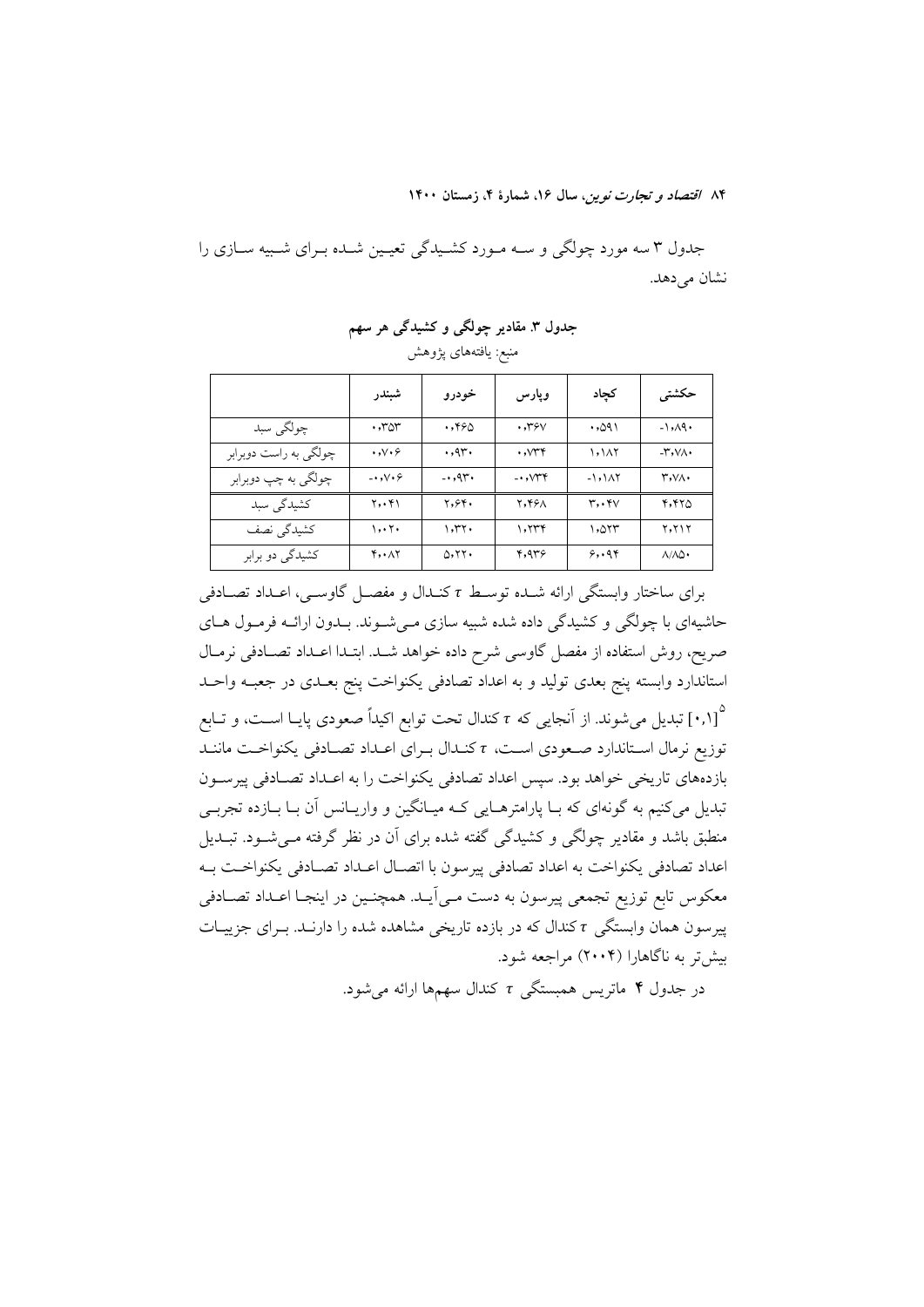#### مقايسهٔ اثر چولگي و کشيدگي ... (محمدرضا حدادي و منيژه گودرزي) ۸۵

جدول شماره ۴. ماتریس همبستگی $\tau$  کندال بازده سهمها منبع: يافتههاي يژوهش

| سهام  | حكشتى                                                     | كجاد                                          | وپارس                                         | خودرو                                   | شبندر                                                     |
|-------|-----------------------------------------------------------|-----------------------------------------------|-----------------------------------------------|-----------------------------------------|-----------------------------------------------------------|
| حكشتى |                                                           | $\cdot$ ,\ $\cdot$ 6 $\cdot$ \                | $\cdot$ , $\cdot$ $\circ$ ۴ $\wedge$ ۴۳       | $\cdot$ , $\cdot$ ۴ $\cdot$ ۱۶ $\wedge$ | $\cdot$ , $\cdot$ $\cdot$ $\vee$ $\vee$ $\wedge$ $\wedge$ |
| كجاد  | $\cdot$ , $\cdot$ $\cdot$ $\cdot$ $\cdot$ $\cdot$         |                                               | $\cdot$ , $\cdot$ $4\sqrt{2}$                 | $-$ .,.37777                            | $\cdot$ , $\cdot$ ۴ $\wedge$ $\cdot$ ۴ $\vee$             |
| وپارس | $\cdot$ , $\cdot$ $\circ$ ۴ $\wedge$ ۴۳                   | $\cdot$ , $\cdot$ $9090$                      |                                               | $\cdot$ ,\ $\cdot$ $\vee\vee$           | $\cdot$ , $\gamma$ $\gamma$ $\gamma$ $\gamma$             |
| خودرو | $\cdot$ , $\cdot$ ۴ $\cdot$ ۱۶ $\wedge$                   | $,$ $*$ $*$ $*$ $*$ $*$ $*$                   | $\cdot$ ,\ $\cdot$ $\vee\vee$                 |                                         | $\cdots$ $\vee$ $\cdots$                                  |
| شبندر | $\cdot$ , $\cdot$ $\cdot$ $\vee$ $\vee$ $\wedge$ $\wedge$ | $\cdot$ , $\cdot$ ۴ $\wedge$ $\cdot$ ۴ $\vee$ | $\cdot$ , $\gamma$ $\gamma$ $\gamma$ $\gamma$ | $\cdots$ $\vee$ $\cdots$                |                                                           |

برای شبیهسازی متغیرهای تصادفی از توزیع پیرسون و سـاختار وابسـتگی بـا اسـتفاده از مفصل گوسی روش زیر بـه کـار گرفتـه مـیشـود. اگـر مـاتریس M معـین مثبـت تعریـف  $M = AA^T$  شده باشد، آنگاه بعضـی مـاتریس هـای  $n \times n$  وجـود دارنـد بـهطـوریکـه  $A^T$ . همچنین فرض می شود که متغیرهای تصادفی  $Z_n$ . … ... , Z نرمال استاندارد مسـتقل هسـتند.  $\mu + AZ$  بنابراین بردار  $\mu \in R^n$  (ک $\mu + AZ$  (ک $\mu \in Z$ , ... . ...) = 2 و بـردار  $\mu \in R^n$ ) نرمـال  $\mu$  چندمتغیره با بردار میانگین  $\mu$  و مـاتریس کوواریـانس M خواهـد بـود. از ایـنرو مـی تـوان متغیرهای تصادفی از مفصل نرمال nـ بعدی را با الگوریتم زیر تولید کرد:

الگوريتم تجزیه چولسکی Aی ماتریس r را ییدا کنید. تا متغیر تصادفی نرمال استاندارد مستقل  $z_n$ ( $z_1, ..., z_n = z$ را شیبهسازی کنید. در نظر گرفته می شود.  $x = Az$  $i = 1, ..., n$  and  $u_i = \Phi(x_i)$ دادههای تصادفی با چولگی و کشیدگی موردنظر محاسبه میگردد.  $y_i = F^{-1}(u_i)$ سبد بهینه با بردار  $Y=(y_{\scriptscriptstyle\backslash},y_{\scriptscriptstyle\gamma},...,y_n)$  به دست می اَید.

در ادامه به کمک الگوریتم بالا به بررسی اثر چولگی و کشیدگی برروی سـبدهای بهینــه یرداخته می شود. خم کارای سبدهای بهینـه بـر اسـاس چـولگی و کشـیدگی در شـکل ۱ تـا شکل ۵ ارائه می شود، بنابراین هنگام تغییر مقادیر مختلف چولگی، مقدار کشیدگی منطبــق بــا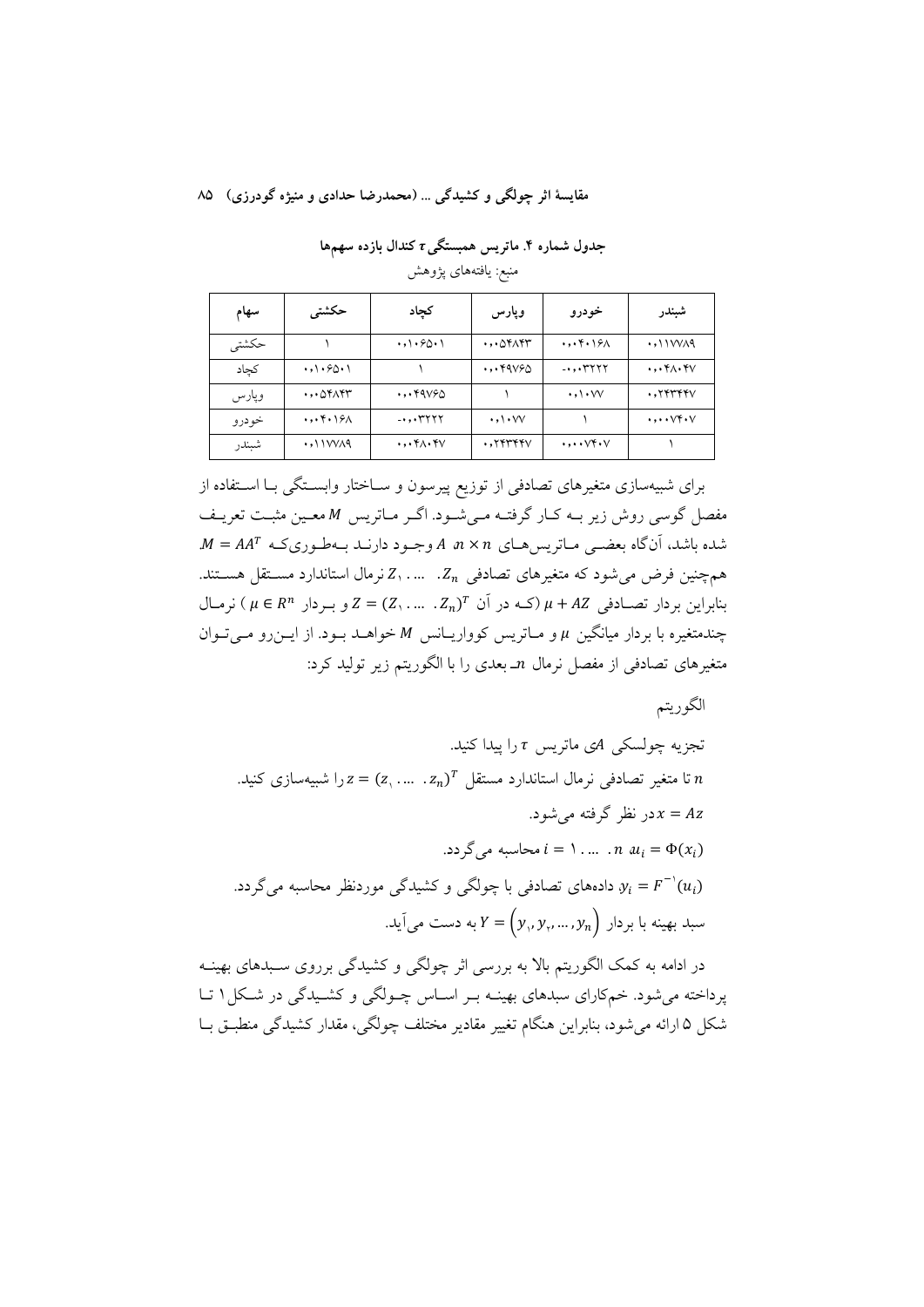

دادههای واقعی و ثابت نگه داشته میشود و هنگام تغییر مقـادیر مختلـف کشـیدگی، مقـدار چولگی منطبق با دادههای واقعی و ثابت نگه داشته می شود.





شکل ۱. خمکارای سبدهای بهینه با دادههای شبیهسازی شده با کشیدگی سبد و چولگی دوبرابر منبع: يافتههاى پژوهش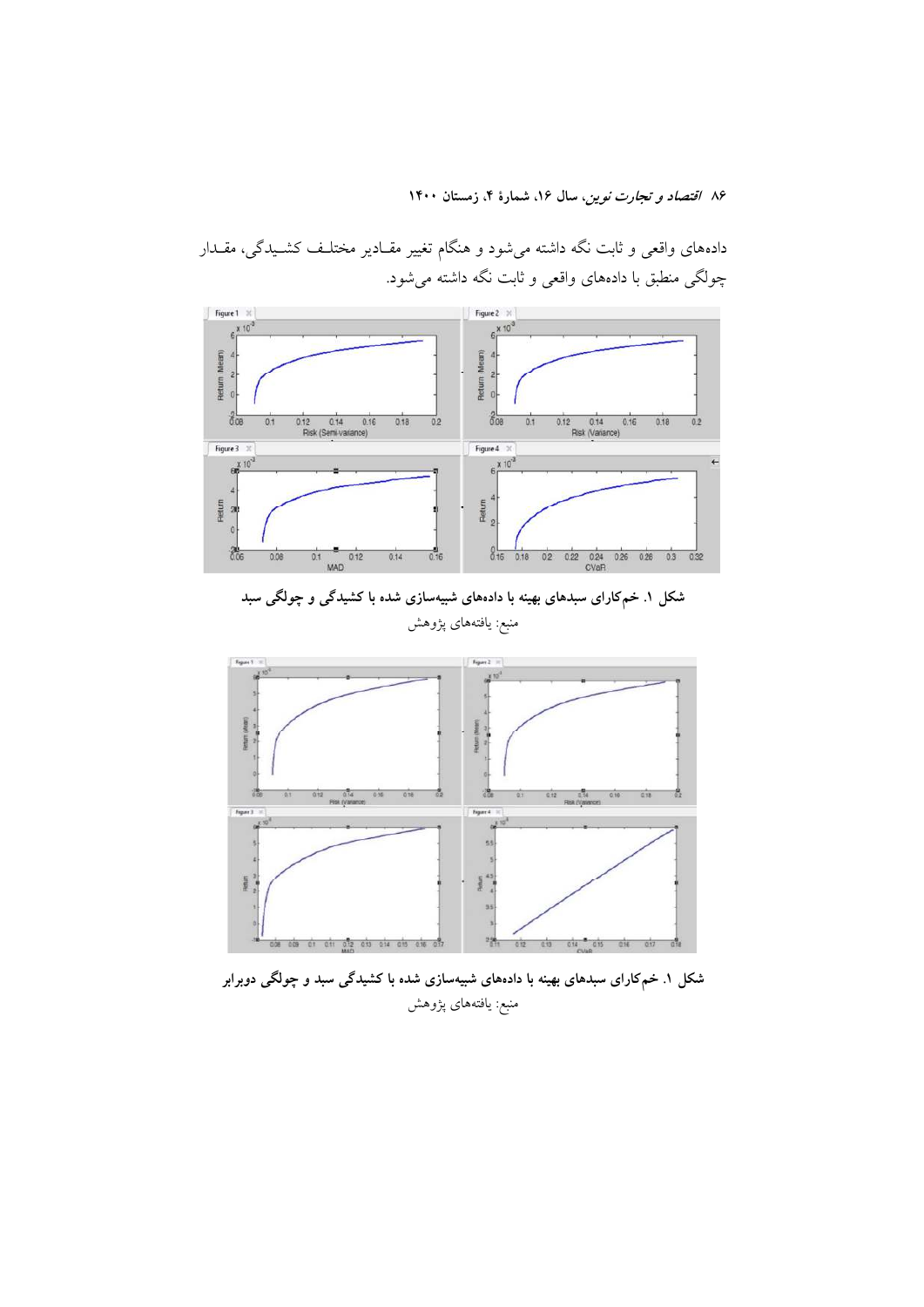در شکل ۲ که خمکارای سبدهای بهینه با دادههای شبیهسازی شده بــا کشــیدگی ســبد و چولگی دوبرابر ارائه شده است، خمکارای CVaR از فرم استاندارد خود خارج شده است.



شکل ۲. خمکارای سبدهای بهینه با دادههای شبیهسازی شده با کشیدگی سبد و چولگی دوبرابر منفی منبع: یافتههای پژوهش



شکل ۳. خمکارای سبدهای بهینه با دادههای شبیهسازی شده با کشیدگی دوبرابر و چولگی برابر سبد منبع: يافتههاي پژوهش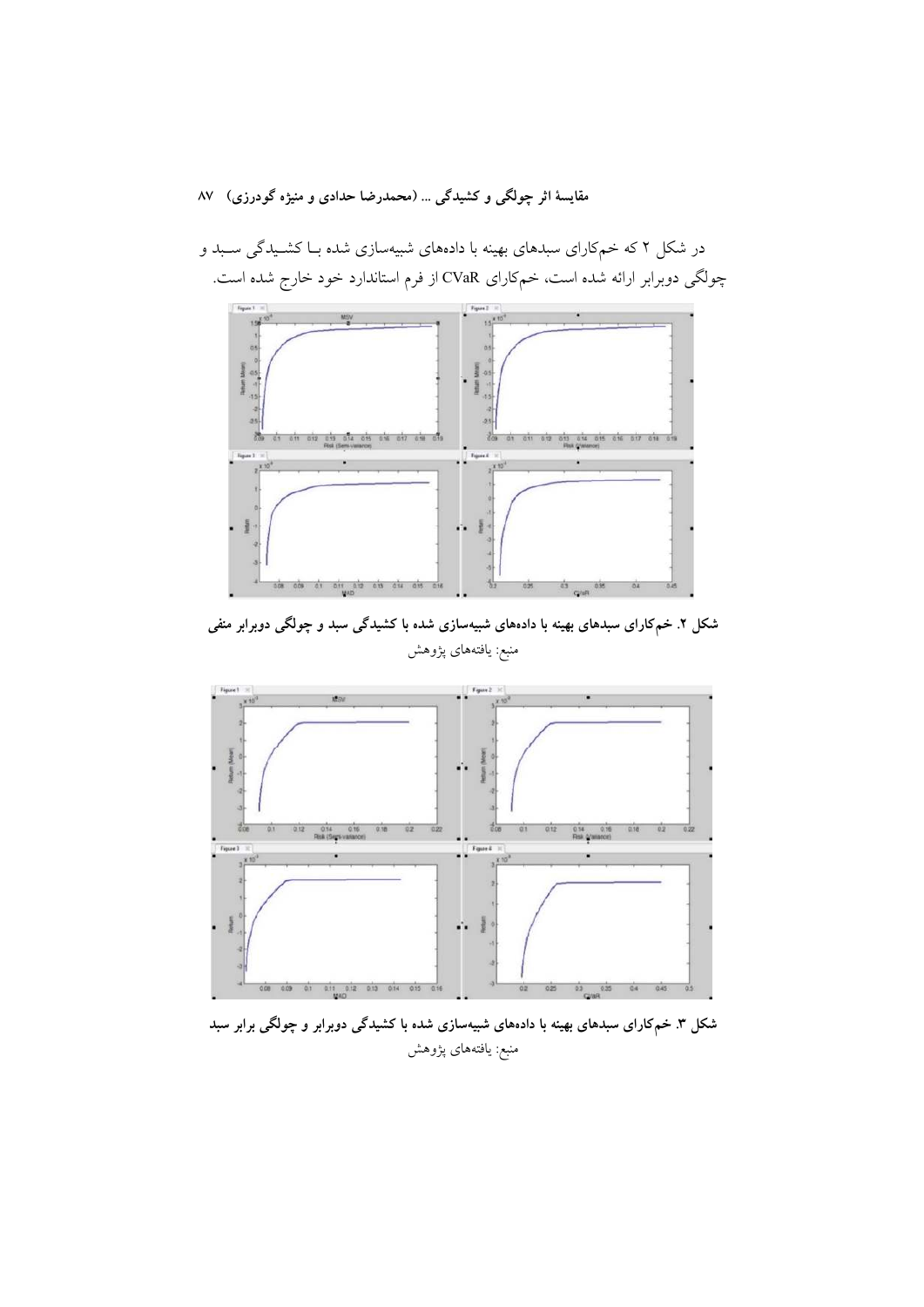در شکل ۴ که خمکارای سبدهای بهینه با دادههای شبیهسازی شده با کشیدگی دوبرابـر و چولگی برابر ارائه شده است، برای هر چهار خـمکـارا در بــازده ۰٬۰۰۲ نقطـه تیــزی ایجــاد شـــده اســـت كـــه همـــواري نمودارهـــا را از بـــين بـــرده اســـت و نقطـــه مطلـــوبي بـــراي سرمايەگذارى مىباشد.



شکل ۵. خمکارای سبدهای بهینه با دادههای شبیهسازی شده با کشیدگی نصف و چولگی برابر سبد منبع: يافتههاى پژوهش

در شکل ۵ خمکارای سبدهای بهینه با دادههای شبیهسازی شده با کشیدگی نصـف شــده و چولگی برابر ارائه شده است. برای این حالت نیز نقطه تیــزی ایجــاد شــده نقطــه مطلــوبی برای سرمایهگذاری میباشد.

جدول ۵. ریسک سبد بهینه به ازای بازده **۱۳۷**۰۰۰۱۳۷ در سبد منبع: يافتههاى پژوهش

|             | چولگی و کشیدگی                             | چولگی                                                     | چولگ <i>ی</i> دوبل                         | کشیدگی                                  | کشیدگی                         |
|-------------|--------------------------------------------|-----------------------------------------------------------|--------------------------------------------|-----------------------------------------|--------------------------------|
|             | سيد                                        | دوبل                                                      | منفى                                       | دوبل                                    | نصف                            |
| <b>CVaR</b> | $\cdot$ , $\sqrt{X}$                       | $\cdot$ , $\mathsf{Y}\mathsf{Y}\mathsf{V}\cdot\mathsf{Y}$ | $\cdot$ , $\gamma\gamma\gamma\gamma\gamma$ | .7791V9                                 | .097                           |
| <b>MAD</b>  | $\cdot$ , $\cdot \vee \circ \cdot \cdot q$ | ۰٫۰۷۴۵۱                                                   | $\cdot$ , 100AV                            | $\cdot$ , $\cdot$ $\wedge$ ۴۲۲ $\wedge$ | $\cdots$ $\cdots$ $\cdots$     |
| MV          | $\cdots$ 9٣٥٥٢                             | $\cdot$ , $\cdot$ 911 $\cdot$                             | $\cdot$ , $\lambda$ ۶۷۴                    | .011179                                 | $\cdot$ , $\cdot$ 9 $\cdot$ ۵۴ |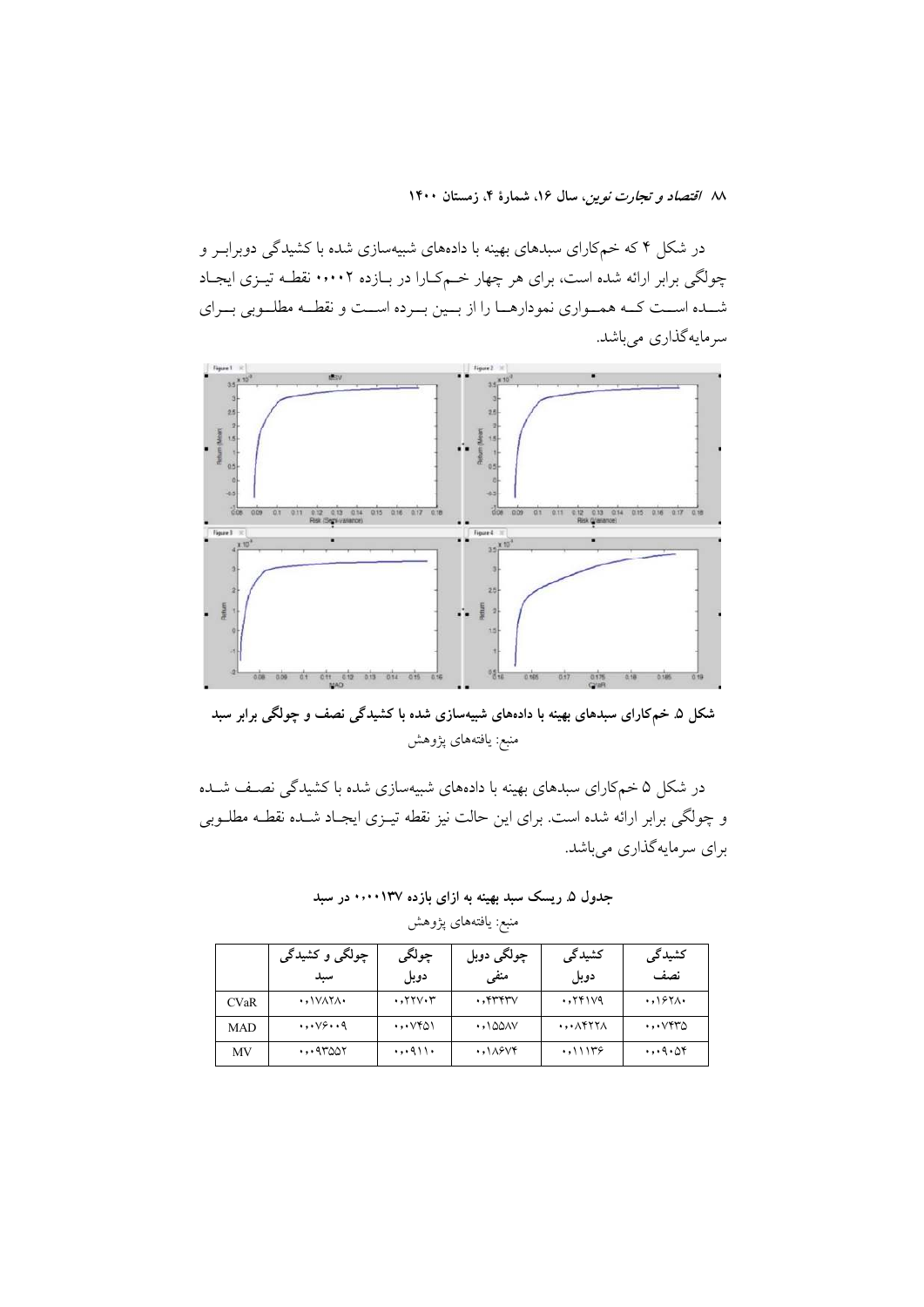| ۰۹۳۵۵۲<br>۸۶۷۱<br><b>MSV</b><br>$\sim$ |
|----------------------------------------|
|----------------------------------------|

در جدول ۵ نشان داده شده است که حداقل ریسک بهینه سازی MV ،MAD و MSV با افزایش تا دوبرابر چولگی، کاهش یافته، در حالبی که ریســک بهینــه ســازی CVaR بــرعکس بیش تر می شود. بنابراین چولگی بر روی حداقل ریسک بهینــهســازی MV ،MAD و MSV تاثیر منفی دارد و بر روی حداقل ریسک بهینه سازی CVaR تاثیر مثبت دارد.

هـمچنـین در جـدول ۵ نشــان داده شــده اسـت کــه حـداقل ریســک بهینــه ســازی در هر چهار روش MSV ،MV ،MAD و CVaR با افزایش تا دوبرایر کشیدگی، بیشتر می شیود و ریسک بهینــه ســازی CVaR از همــه مقــادیر ریســک بیشــتر افــزایش یافتــه و و ریســک بهینهسازی MSV کمتر افزایش یافتـه اسـت. بنـابراین کشـیدگی بـر روی حـداقل ریسـک بهینهسازی هر چهار روش تاثیر مثبت دارد.

#### ۶. نتيجه گيري

تاثیر گذاری عوامل محیطی مثل مذاکرات سیاسی بر بازار سرمایه می تواند منجـر بــه تغییــر در شکل توزیع بازده سهام گردد. این تاثیر ممکن است با تغییر در چــولگی و کشــیدگی توزیــع دادهها همراه باشد. در این یژوهش اثریــذیری معیارهــای ریســک در ســبد بهینــه بــا وجــود چولگی و کشیدگی در ساختار دادهها مورد بررسی قرار گرفت. در ایــن راسـتا چهــار ســبد میانگین- واریانس، بهینهسازی میانگین-نیمواریانس، بهینهسازی میانگین-قــدرمطلق انحــراف از میانگین و بهینهسازی میانگین ارزش در معرض خطر مشروط در نظر گرفته و سبد بهینــه سهام با استفاده از این چهار مدل بهینهسازی تعیـین شـد. وجــه تمـایز ایــن مطالعــه از ســایر مطالعات صورت گرفته در پژوهشهای داخلی و خارجی این است که چهار معیـار ریسـک با چولگی و کشیدگی های مختلف در دادههای شبیهسازی شده بررسی شدند. نتـایج تحقیــق حاضر نشان داد که در صورت تغییر چولگی و کشیدگی، ریسک CVaR بیش تـرین تغییــر و ريسك MAD كمترين تغيير را دارد. همچنين ريسك MAD در بعضـي نقــاط تحـت تــأثير جولگي نيست.

برای بررسی چولگی و کشیدگی در بهینهسازیهای سبد، میـانگین و واریـانس دادههـای تاریخی با در نظر گرفتن وابستگی کنـدال و چــولگی و کشــیدگیهــای متفــاوت بــا توزیــع پیرسون شبیهسازی میشوند. چون سیستم توزیع پیرسون بـرای تولیـد محـدوده وسـیعی از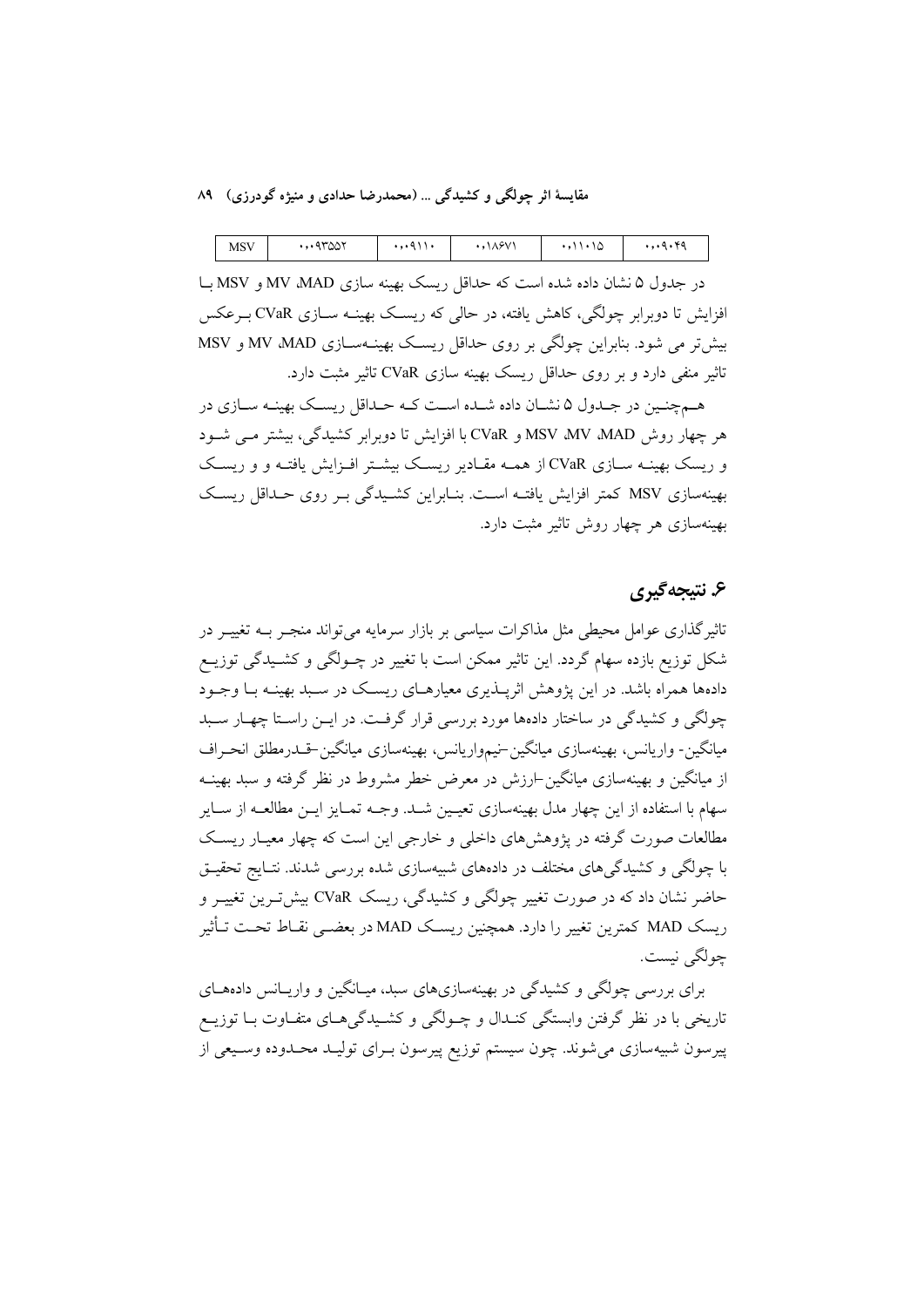توزیعها با چولگیها و کشیدگیهای مختلف به کار میرود، بازدههای حاشیهای بـا چــولگی و كشيدگي هياي داده شيده و بيا شبيه سيازي اعتداد تصيادفي از توزييع شيده پيرسون حاصل می شوند که با حفظ وابستگی سهمها توسط یک مفصل گاوسی به دست می آیند. بــا توجه به نتیجهای که از دادههای شبیهسازی شده بـه دسـت آمـد مشـاهده مـی شـود کـه در بهینهسازی سبدها کمترین ریسک با نصـف کـردن کشـیدگی ایجـاد مـی شـود. همچنـین در بهینهسازی بـا CVaR بـه بـالاترین سـطح ریسـک بـرای سـبد در چـولگی دوبرابـر منفـی حاصل میشود. برای مطالعات بعدی می توان عوامل دیگری غیـر از چـولگی و کشـیدگی را برای تأثیرات در بهینهسازی سبد سهام در نظر گرفت و بررسی کرد.

#### كتابنامه

- پاک مرام، ع. بحری ثالث، ج. و ولی زاده، م. (۱۳۹۶). انتخاب و بهینه سازی سبد سهام بــا اســتفاده از الگوریتم ژنتیک، با بهـره گیـري از مـدل میـانگین-نیمـه واریـانس مـارکویتز، مهندسـي مـالي و مدیریت اوراق بهادار، ۱۸(۳۱)، ۱۹–۴۲.
- تهراني، ر. فلاح تفتـي، س. و سـيهر، الـف. (١٣٩٧). بهينــهســازي سـبد ســهام بــه كمــك الگــوريتم فراابتکاری دستههای میگو با استفاده از معیارهای مختلف از ریسک در بازار اوراق بهادار تهـران، نشريه تحقيقات مالي. ١٩(٢)، ٢۶٣ –٢٨٠.
- حدادي، م. ر. جليلي، پ. و گودرزي، س. ( ١٣٩٩). استراتژي تنـوع سـازي سـبد سـهام بهينــه بـا استفاده از معیارهای ریسک WCVaR و β مقایسه آن بـا روش مونـت کـارلو، مهندســی مـالی و مدیریت اوراق بهادار، ۱۱(۴۵)، ۱۰۱–۱۲۶.
- حدادي، م. ر. نادمي، ي. طافي، ف.( ١۴٠٠). بهينه سازي سبد سهام بـا معيارهـاي MAD و CVaR بـا مقایسه چهار روش های کلاسیک و فراابتکاری، مجله مهندسـی مـالی و مـدیریت اوراق بهـادار،  $.017 - 019$  (۴۷)) 1
- خالوزاده، ح. و اميـري، ن. (۱۳۸۵). تعيـين سـبد سـهام بهينــه در بــازار در معـرض ريسـك ،مجلــه تحقيقات اقتصادي. شماره ٧٣، ص ٢٣١١-٢١١.
- راعی، ر. تلنگی، ا. (۱۳۸۳). مدیریت سرمایهگذاری پیشرفته، چاپ اول. انتشارات سمت. راعی، ر.، و علی بیکی، ه. (۱۳۸۹). بهینهسازی نمونه کارها با استفاده از روش بهینـهسـازی ازدحـام ذرات. تحقیقات مالی، ۲ (۲۹)، ۲۱-۴۰.
- رضايي، ا.، فلاحتى، ع. و سهيلي، ک. (١٣٩٧). بهينهسازي سبد سهام بـا اسـتفاده از الگــوريتم تجمــع ذرات سه هدفه. فصلنامه علمي نظريه هاي كاربردي اقتصاد, ۵/(۴), ۳۱–۵۲.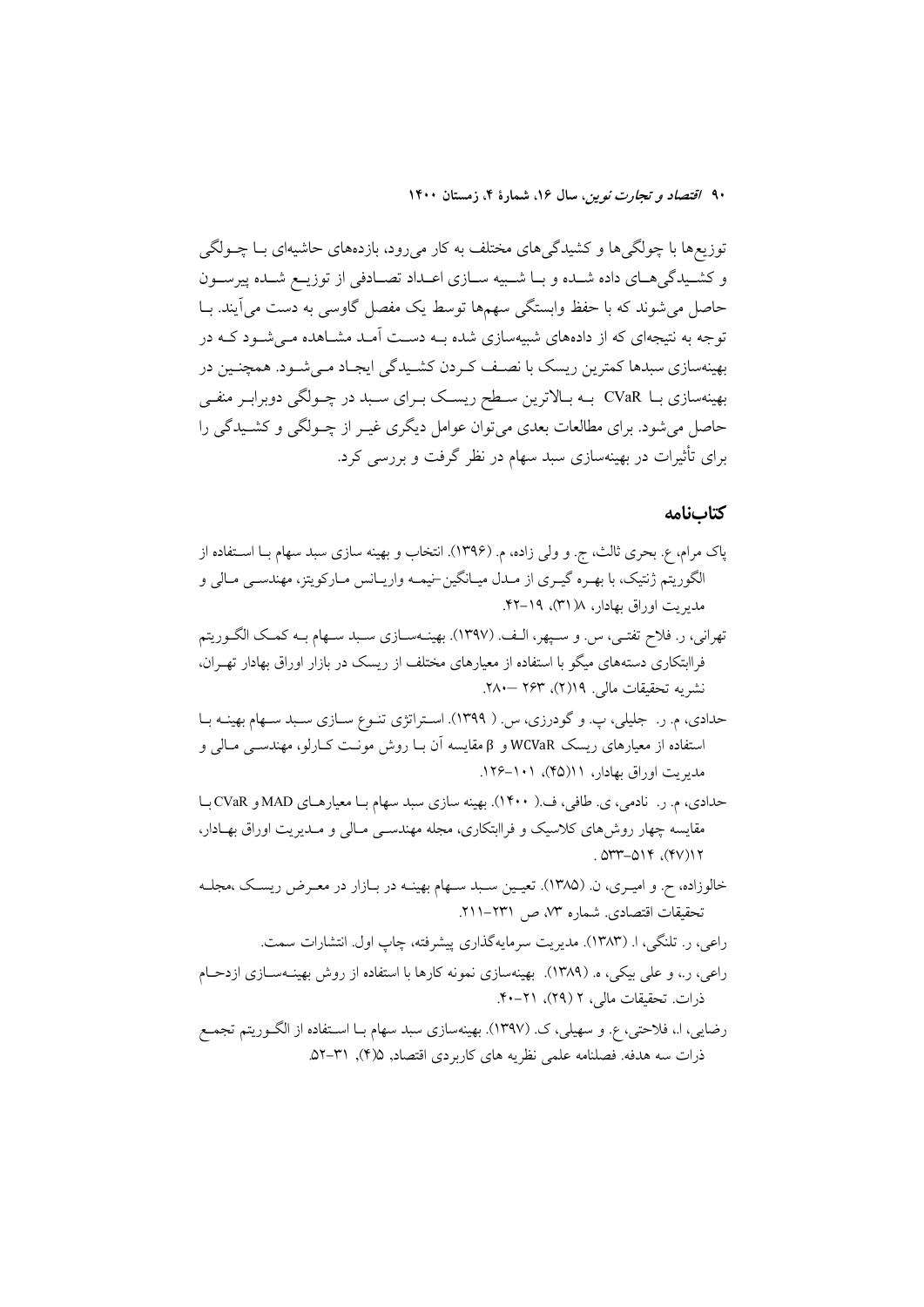- سروش، الف. عطرچی، ر. و رامتین نیا، ش ِ. (۱۳۹۶). بهینهسازی سبد سـهام بــا اســتفاده از الگــوریتم بهینه سازی مبتنـّـی بـر آمـوزش و یـادگیری (TLBO) در بـورس اوراق بهـادار تهـران، فصـلنامه تحقيقات مالي، ١(١٩)، ٢٠-٢۶٣.
- عبدی، م. (۱۳۸۹). بررسی بهینهسازی سرمایهگذاری،با مرور مدل،حای سـرمایهگـذاری در یرتفـوی اوراق بهادار. پایاننامه دوره کارشناسی ارشد دانشگاه شهید بهشتی.
- علي پور جورشري، ا. پاکيده، ک. و محفوظي، غ. (۱۳۹۶). بهينهسازي سبد سهام با حــداقل ميــانگين انحرافات مطلق كارايي هاي متقاطع، مديريت صنعتي، ٣١٩. ٣٧٥-٢٩٤.
- گرکز، م. عباسی، الف. و مقدسی، م. (۱۳۸۹). انتخاب و بهینهسازی سبد سهام با استفاده از الگـوریتم ژنتیک بر اساس تعاریف متفاوتی از ریسک. فصلنامه مدیریت صـنعتی دانشـکده علــوم انســانی دانشگاه آزاد اسلامی واحد سنندج، سال پنجم، ۱۱، ۱۳۶–۱۱۵.
- نريماني، ا. و نريماني، ر. (١٣٩٢). ميديريت سبد دارايي بـا اسـتفاده از MATLAB و GAMS، تهـران، انتشارات ناقوس.
- Ali, H. O., & Jilani, F. (2014). Mean-VAR model with stochastic volatility. Procedia-Social and Behavioral Sciences, 109, 558-566.
- Bower, B., and Wentz, P. (2005). Portfolio optimization: MAD vs. Markowitz. Rose-Hulman Undergraduate Mathematics Journal, 6(2), 3, 1-17.
- Fernando G., Guijarro F., and Oliver J. (2018). Index tracking optimization with cardinality constraint: A performance comparison of genetic algorithms and tabu search heuristics. Neural Computing and Applications 30: 2625-41.
- Henriques, C. O., & Neves, M. E. D. (2019). A multiobjective interval portfolio framework for supporting investor's preferences under different risk assumptions. Journal of the Operational Research Society, 70(10), 1639-1661.
- Hunjra, A. I., Alawi, S. M., Colombage, S., Sahito, U., & Hanif, M. (2020). Portfolio Construction by Using Different Risk Models: A Comparison among Diverse Economic Scenarios. Risks, 8(4), 1-23.
- Jorion, P. (1992). Portfolio optimization in practice. Financial analysts journal, 48(1), 68-74.
- Krokhmal, P., Uryasev, S., Zrazhevsky, G. (2003). Numerical comparison of CVaR and CDaR approaches: Application to hedge funds, The Stochastic Programming Approach to Asset-Liability and Wealth Management. AIMR/Blackwell.